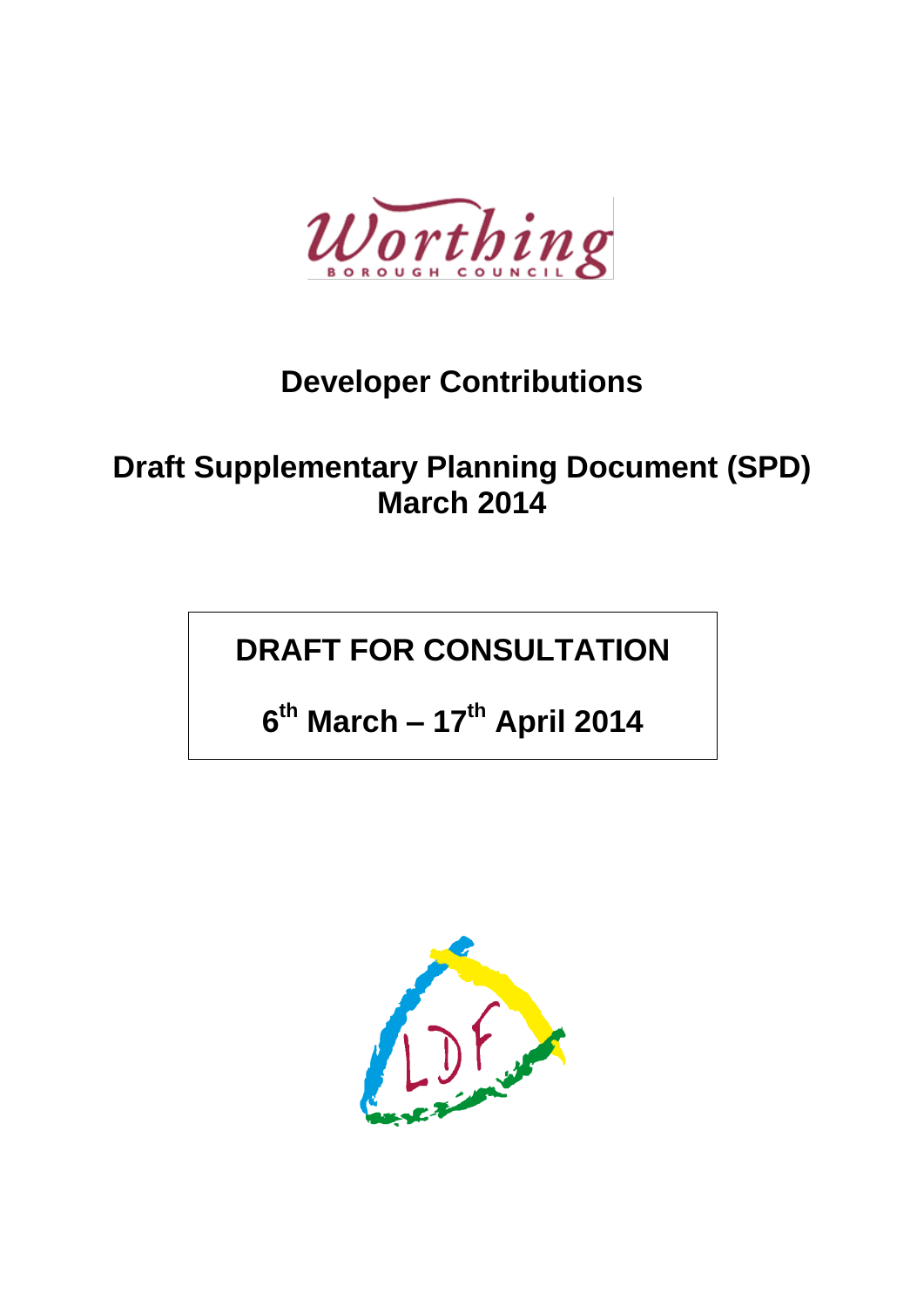Worthing Borough Council is currently progressing work to adopt a Community Infrastructure Levy (CIL) and it is expected that this will be in place by early 2015. The introduction of CIL will change the way in which developers contribute to the provision of infrastructure in the Borough. This draft Developer Contributions Supplementary Planning Document (SPD) discusses the differences between CIL and Planning Obligations and explains how they will work together when CIL is in place.

Comments on the Draft SPD should be addressed to:

Planning Policy Worthing Borough Council, Portland House, 44 Richmond Road, Worthing, BN11 1HS

Or by emailing: [planningpolicy@worthing.gov.uk](mailto:planningpolicy@worthing.gov.uk)

Link to Evidence Base: <http://www.adur-worthing.gov.uk/planning-policy/infrastructure/>

For any queries, please call 01273 263009

The Council has approved this document for consultation and it is published for a six week consultation period starting on Thursday  $6<sup>th</sup>$  March until Thursday 17<sup>th</sup> April.

Representations on the Draft SPD will be taken into account and, if necessary, the document will be amended later this year in response to comments made. The revised document will form a key piece of evidence when the Draft Charging Schedule for CIL is considered at Examination (see indicative timetable below).

Please note that representations received cannot be treated as confidential as all comments must be publicly available in accordance with government regulations. Please be aware that Worthing Borough Council and Adur District Council work in partnership and information may also be shared across the two organisations.

**Next Steps for CIL and this SPD** (indicative timetable)

- > Draft Charging Schedule consultation ends April 2014
- > Submission of Draft Charging Schedule June 2014
- > Examination of Draft Charging Schedule Summer 2014
- > Adoption of Charging Schedule and SPD Autumn 2014
- > Implementation of CIL and SPD Early 2015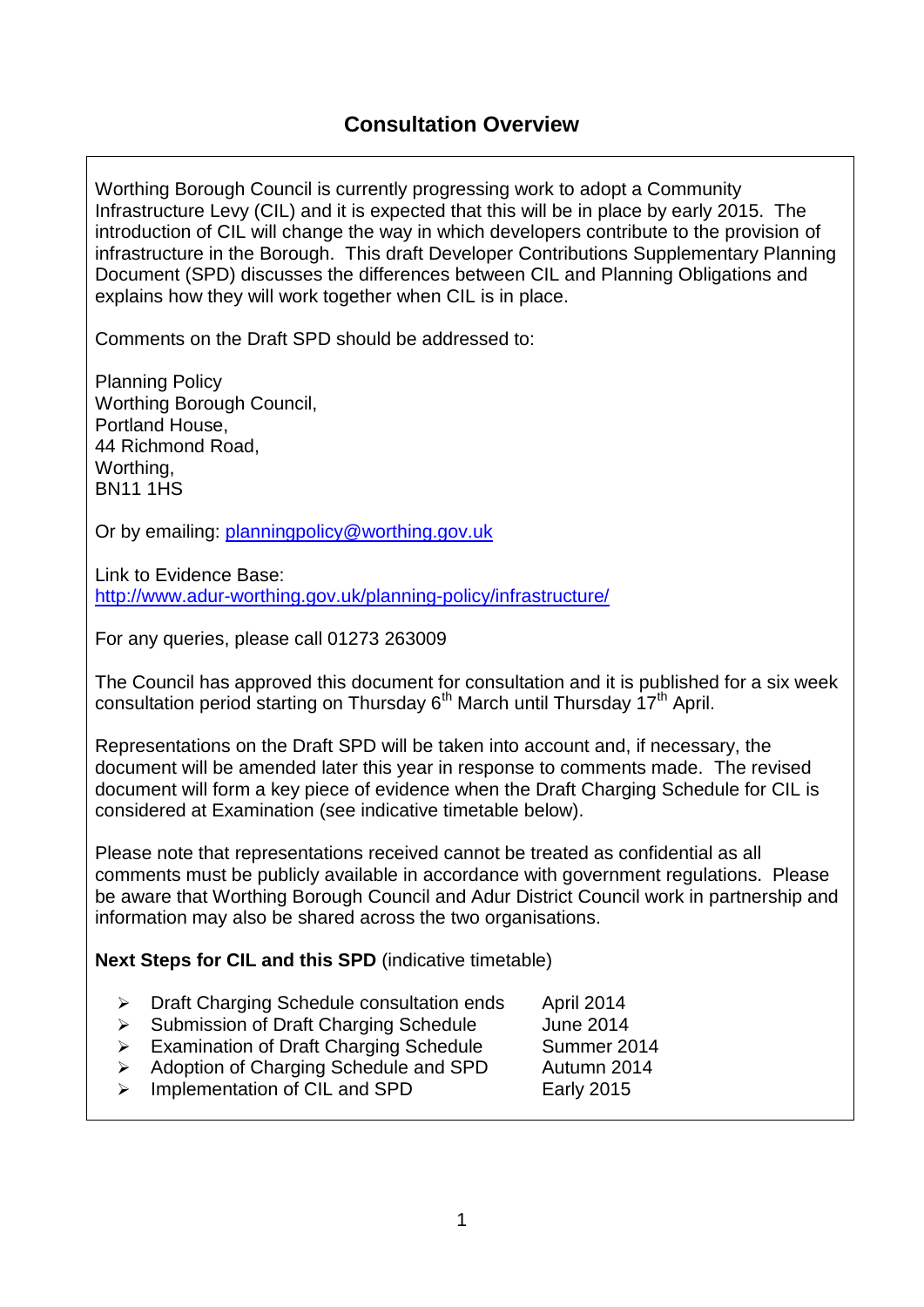## **CONTENTS**

| Section 1 - Introduction                                            | Page           |
|---------------------------------------------------------------------|----------------|
| Introduction<br>$\bullet$                                           | 3              |
| Status of the document<br>$\bullet$                                 | 3              |
| Legislative and policy framework<br>$\bullet$                       | 4              |
| Structure of the document<br>$\bullet$                              | 4              |
| Section 2 – Mechanisms for securing infrastructure from development |                |
| <b>Planning Conditions</b>                                          | 5              |
| <b>Community Infrastructure Levy</b><br>$\bullet$                   | 5              |
| Planning Obligations (S106 & S278 Agreements)<br>$\bullet$          | 6              |
| The relationship between CIL and Planning Obligations<br>٠          | $\overline{7}$ |
| Implementation<br>٠                                                 | 8              |
| <b>General Principles</b><br>$\bullet$                              | 9              |
| <b>Section 3 - Community Infrastructure Levy</b>                    |                |
| Context<br>$\bullet$                                                | 10             |
| Infrastructure to be funded through CIL<br>٠                        | 10             |
| Development that qualifies for CIL contributions<br>٠               | 11             |
| Setting the levy rate<br>$\bullet$                                  | 11             |
| <b>Charging CIL</b><br>$\bullet$                                    | 11             |
| Exemptions<br>$\bullet$                                             | 12             |
| <b>Collecting CIL</b><br>$\bullet$                                  | 12             |
| <b>Spending CIL</b><br>$\bullet$                                    | 12             |
| Monitoring and review<br>$\bullet$                                  | 13             |
| The CIL Process - Indicative Steps<br>$\bullet$                     | 14             |
| <b>Section 4 - Planning Obligations</b>                             |                |
| Context<br>$\bullet$                                                | 15             |
| Thresholds<br>$\bullet$                                             | 16             |
| <b>Common Planning Obligations</b><br>$\bullet$                     | 16             |
| Viability<br>٠                                                      | 17             |
| Monitoring                                                          | 18             |
| Administration fee                                                  | 18             |
| <b>Section 5 - Affordable Housing</b>                               |                |
| Context                                                             | 19             |
| Definition of affordable housing<br>$\bullet$                       | 19             |
| <b>Worthing Planning Policy</b><br>٠                                | 20             |
| On site provision<br>$\bullet$                                      | 22             |
| Funding affordable housing<br>$\bullet$                             | 22             |
| <b>Transfer prices</b><br>$\bullet$                                 | 22             |
| <b>Management and Nominations</b><br>٠                              | 23             |
| Type and Tenure of affordable housing<br>$\bullet$                  | 23             |
| Affordability<br>$\bullet$                                          | 23             |
| Provision of specialist housing units                               | 25             |
| Design Standards                                                    | 25             |
| Calculating a financial contribution                                | 25             |
| Monitoring and review<br>$\bullet$                                  | 27             |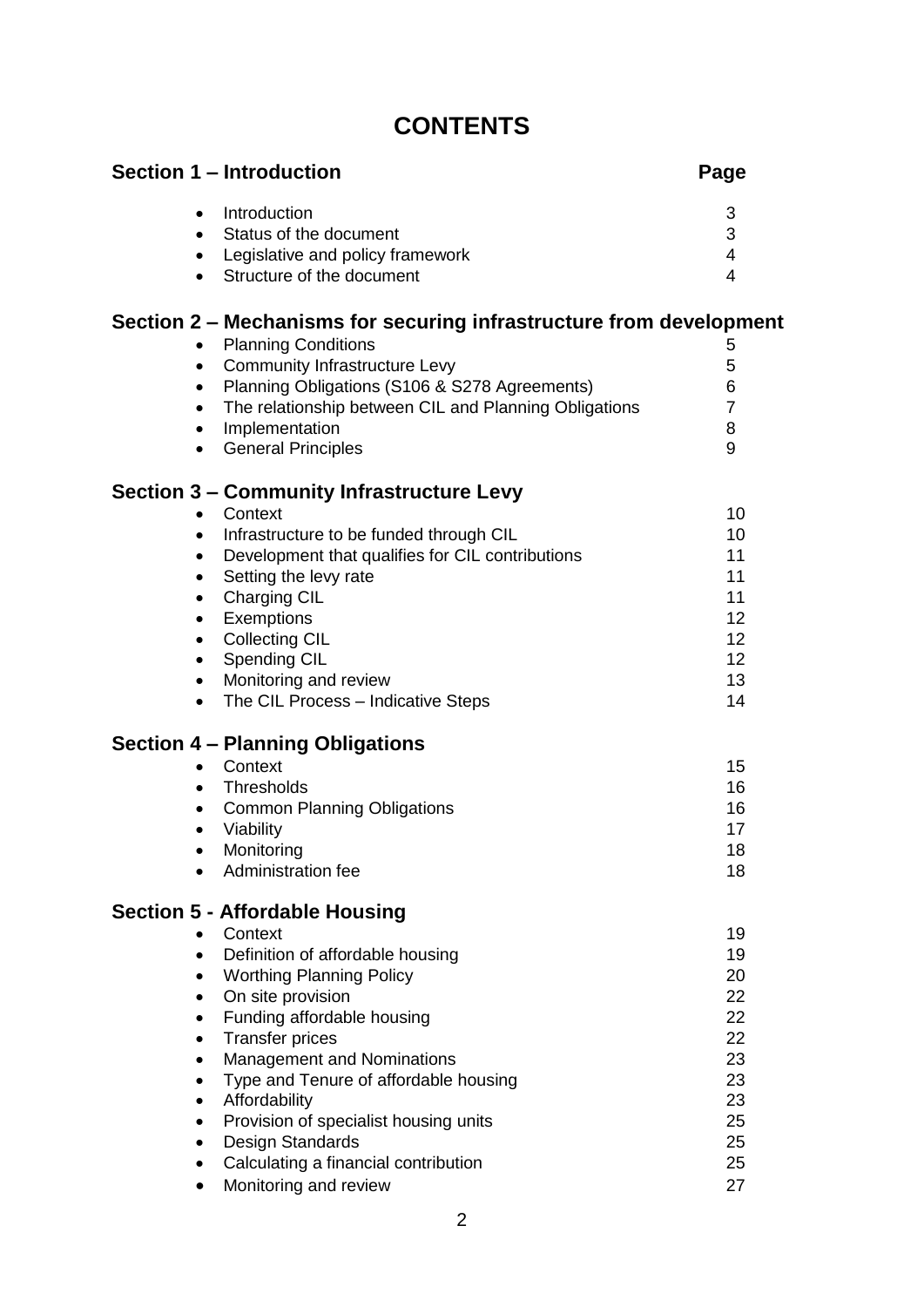### **Section 1 - Introduction**

In order to create sustainable communities the Council wants to ensure that the necessary infrastructure is put in place to meet the needs of the local community. This includes not only the physical infrastructure such as road access and utilities that enable development to proceed in the first place, but also the community facilities and environmental improvements which will ensure that the occupiers of new developments have adequate access to services.

The Council expects developers to fund or contribute directly to the necessary improvements so as to mitigate or compensate for the impact of their proposal. These measures are known as 'developer contributions'. The purpose of this Supplementary Planning Document (SPD) is to provide guidance to all interested parties about the types of contributions that will now be sought and the basis for the charges. It will enable a developer to work out at an early stage in the development process what contributions will be required in association with their development.

The document brings together the Council's approach to seeking contributions from new development to address the cumulative impacts on infrastructure and to deliver affordable housing. The delivery of these elements will now be achieved through two key mechanisms: the Community Infrastructure Levy (CIL) and Planning Obligations (Section 106 Agreements / Unilateral Undertakings). In addition, Planning Conditions are also used in certain circumstances. Although Planning Obligations can still be used by the Council this SPD clarifies that once the Council has introduced CIL it will become the principle mechanism for the collection of contributions from most development.

The key principles of CIL are set out in this document and these should be read in conjunction with the CIL Charging Schedule (when adopted) and other CIL guidance. In terms of Planning Obligations, changes to regulations have limited (and will further limit) their use however there is still an important role to be played by these for affordable housing and site specific infrastructure for some developments. This SPD is designed to collate information on these two mechanisms and clarify what the Council will expect from new development.

It is intended that this SPD will be adopted at the same time that the Council's CIL Charging Schedule takes effect.

### **Status of the document**

Supplementary Planning Documents provide greater detail on the Council's policies set out in the Core Strategy and high level planning documents. The National Planning Policy Framework (NPPF) supports the production of SPDs where they can help developers make successful applications or aid infrastructure delivery.

Whilst SPDs are not examined by an Inspector, they are subject to a process of consultation and engagement with relevant parties and ultimately they must be adopted by the Council. When adopted, this guidance will replace all previous Worthing Borough Council guidance on Developer Contributions and will form a material consideration when assessing planning applications within the Borough.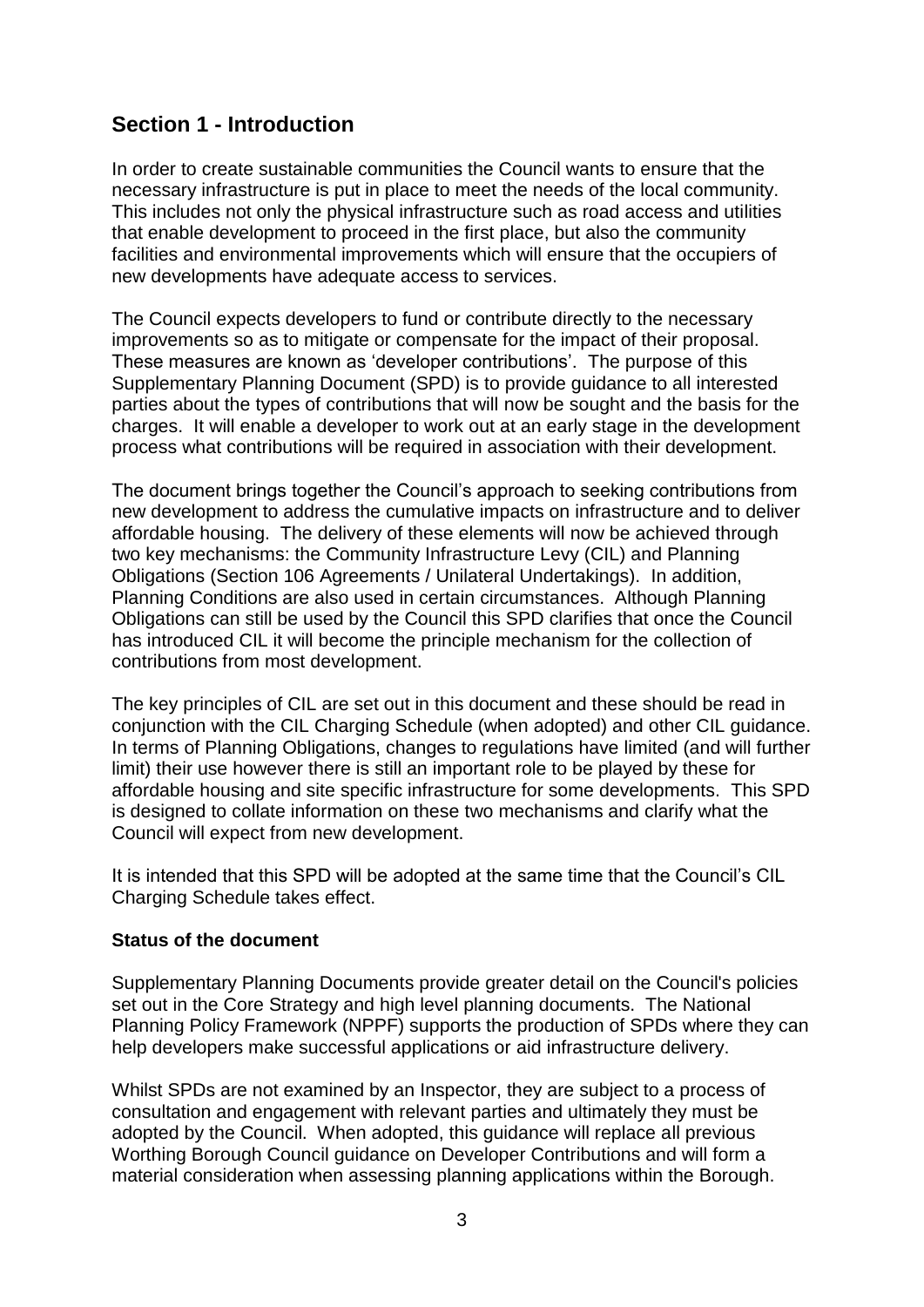### **Legislative and Policy Framework**

The statutory framework for Planning Obligations is set out in Section 106 of the Town and Country Planning Act 1990 (as amended).

The Planning Act (2008) introduced powers for local authorities to apply a Community Infrastructure Levy (CIL) to development proposals to support infrastructure delivery in an area. Local Authorities are entitled to charge CIL on the basis that it can contribute to well evidenced, costed and justified infrastructure. CIL Regulations 2010 and Guidance has since been amended, firstly by new statutory guidance published in 2012 under Section 221 of the Planning Act and more recently through a further iterations published in April 2013 and February 2014.

The NPPF**,** which provides the higher level planning framework, makes it clear that the planning system should identify and coordinate development requirements, including the provision of infrastructure. CIL is viewed as playing a key role in supporting this aim in that it will allow the local authority to raise funds from owners or developers of land undertaking new building projects to help fund the identified infrastructure requirements within the Borough. A key advantage of CIL is that more developments will help to fund the infrastructure required in an area and developers and landowners will have greater certainty as to what these costs will be.

When considering development proposals, the Council will take a positive approach that reflects the presumption in favour of sustainable development set out in the NPPF.

### Worthing Core Strategy

A commitment to providing adequate infrastructure alongside new development and increasing the delivery of affordable housing are strong themes within the Worthing Core Strategy. The following policies and their supporting text are of particular relevance:

- Policy CS10 Affordable Housing (see Section 5 of this document)
- Policy CS11 Protecting and enhancing recreation and community infrastructure
- Policy CS12 New Infrastructure

### **Structure of the document**

Following this introduction, Section 2 summarises the mechanisms through which planning contributions will be collected and how these will be implemented by the Council. It will also explain how CIL and Planning Obligations relate to each other. Sections 3 and 4 then explore CIL and Planning Obligations respectively in more detail. Finally, Section 5 provides detail with regards to the requirements for affordable housing.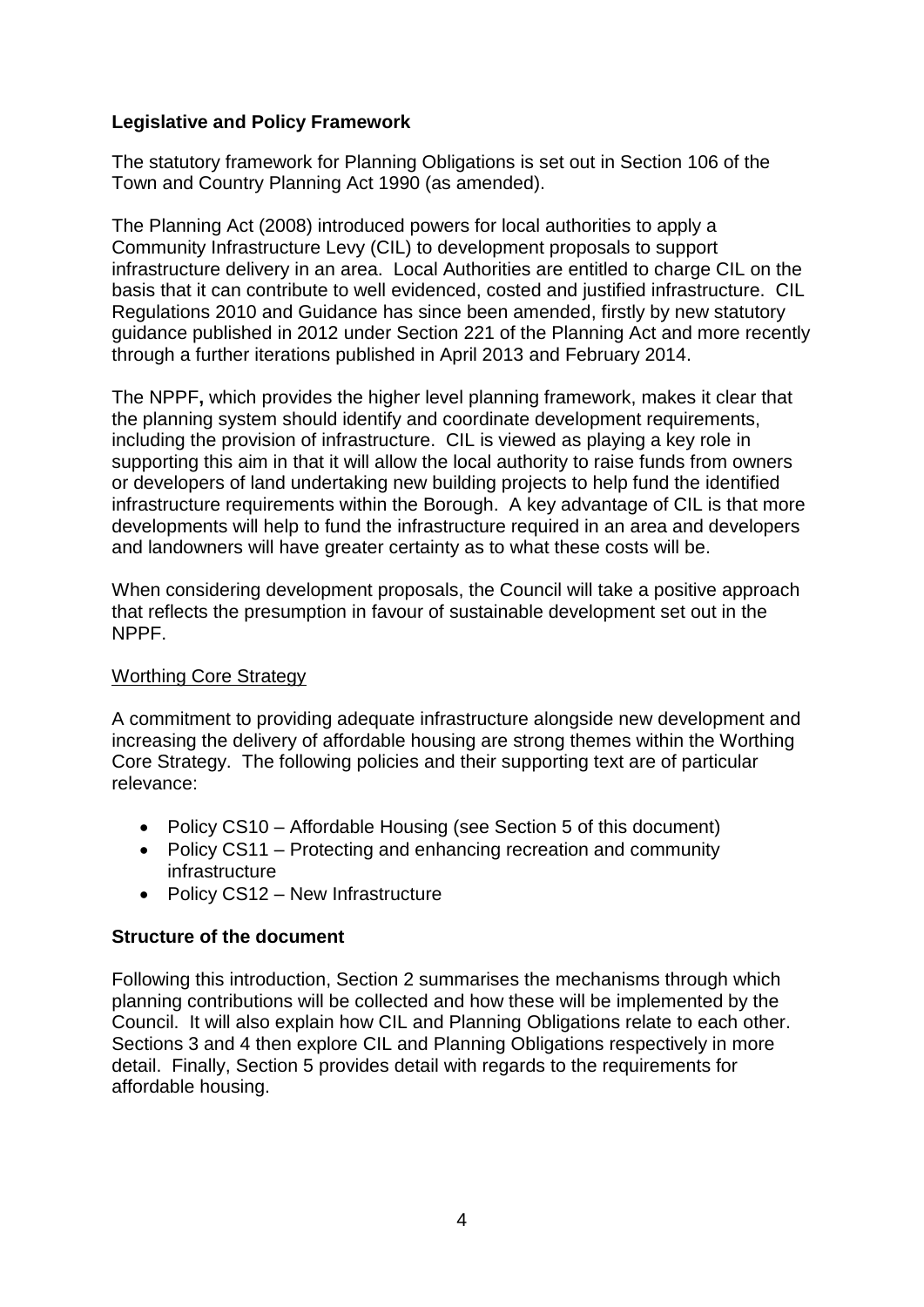### **Section 2 - Mechanisms for Securing Infrastructure from Development**

CIL and Planning Obligations are the two main mechanisms available to the Council to ensure that future development addresses any adverse impacts that it creates. In addition, many forms of infrastructure will actually be integrated within development schemes as part of the design process. If necessary, Planning Conditions can be used to ensure that key requirements are met.

Planning Conditions and Obligations are a tried and tested mechanism to require individual developments to provide or pay for the provision of development specific infrastructure requirements. They are flexible and have historically delivered a wide range of site and community infrastructure benefits, including the transfer of land for community use and the pooling of contributions for certain types of infrastructure.

Whilst for Worthing, CIL is being designed to be the principle mechanism for collecting infrastructure contributions there will still be a role to play for Obligations and Conditions and this section will summarise these and explain how they relate to each other.

All applicants for planning permission will need to be aware of the opportunities to meet infrastructure needs within developments themselves, and the way good design and Planning Conditions can assist in achieving this. To meet this aim, developers are encouraged to engage in pre-application discussions with the Council at the earliest opportunity.

### **Planning Conditions**

Planning Conditions are requirements made by the Council as Local Planning Authority for actions that are needed in order to make a development acceptable in planning terms. Whilst they cannot be used to secure financial contributions they can be used to ensure that certain elements related to the development proposal, and which may benefit the wider community, are carried out. In Worthing such conditions are likely to cover, amongst other things, the requirement to:

- undertake archaeological investigations.
- implement necessary local site-related transport improvement (see also 'Highway Improvements' below).
- undertake appropriate flood risk solutions.

### **Community Infrastructure Levy (CIL)**

When adopted, the Levy will apply to most new developments and charges are based on the size and type of new development. CIL will generate funding to deliver a range of Borough-wide and local infrastructure projects that support residential and economic growth. The basis for the CIL charge will be detailed within the Council's CIL Charging Schedule and supporting evidence. The developer contribution to infrastructure required through CIL is non-negotiable. Further information relating to CIL can be found in Section 3 of this SPD.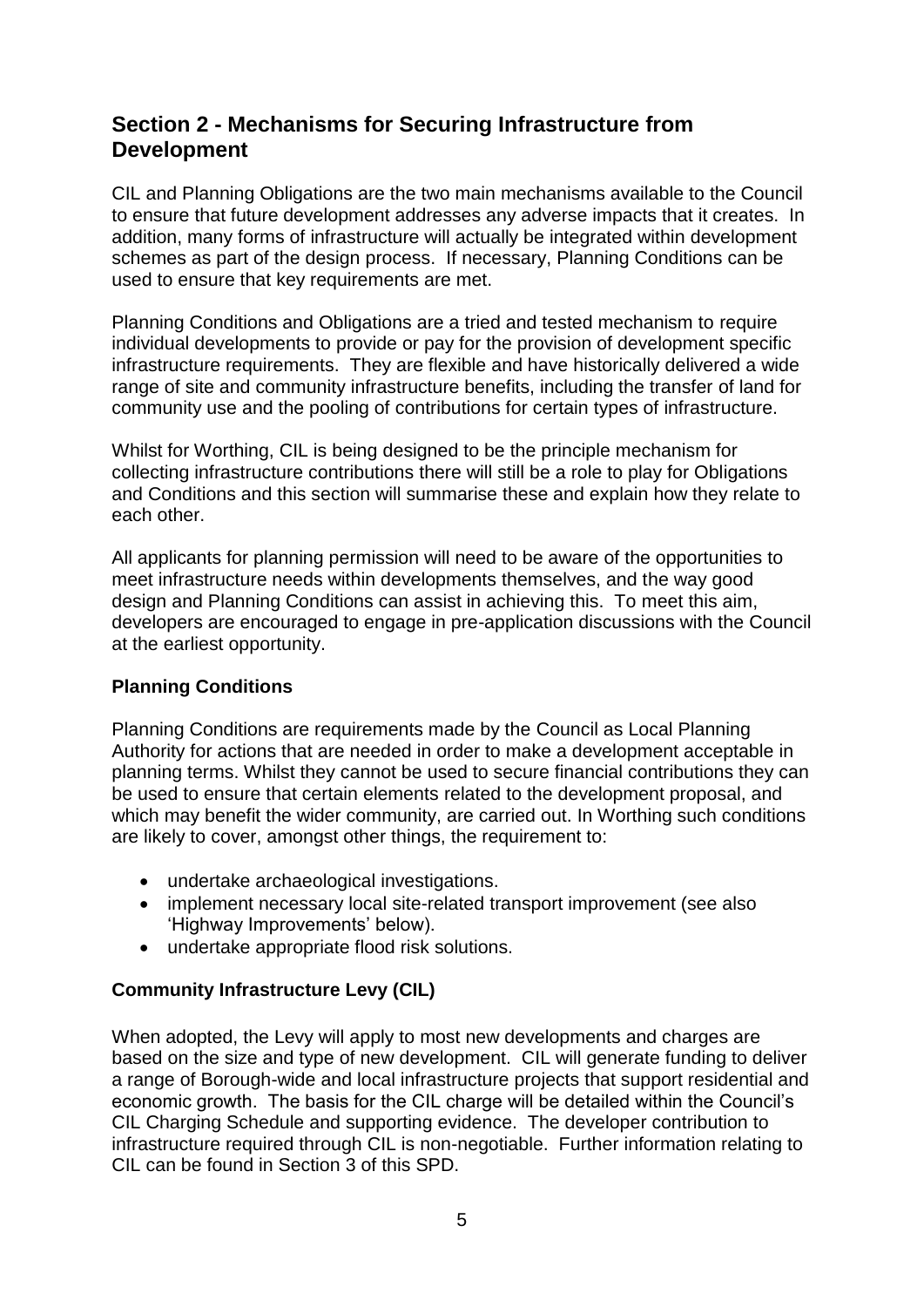### **Planning Obligations (Section 106 Agreements and Unilateral Undertakings)**

Development should make appropriate provision of services, facilities and infrastructure to meet its own needs. This means that where sufficient capacity does not exist the development should contribute what is necessary either on-site or by making a financial contribution towards provision elsewhere. These site specific developer contributions are secured by applying a Planning Obligation, secured by either a Section 106 Agreement or Unilateral Undertaking, which is prepared and concluded as part of the planning application process.

The NPPF supports the continued use of these mechanisms and it states that Local Planning Authorities can consider whether otherwise unacceptable development could be made acceptable through the use of conditions or Planning Obligations. However, it is also emphasises that agreements should be sufficiently flexible to prevent planned development being stalled.

The NPPF (paragraphs 203-206) reiterates the statutory requirements set out in regulation of the 122 of the CIL Regulations that states that Planning Obligations should only be sought where the requirements are:

- necessary to make the development acceptable in planning terms;
- directly related to the development; and
- fairly and reasonably related in scale and kind to the development.

The above tests are embedded within law in Regulation 122 of CIL Regulations 2010 (as amended). Therefore, the Council can continue to use Planning Obligations alongside CIL for affordable housing and to mitigate the potential adverse impacts of development. As such, the Council will continue to negotiate financial or other contributions for site related infrastructure improvements that are required to: mitigate the impact of development; enable planning permission to be granted; and to make a new development acceptable or successful.

In accordance with Section 106 of the Town and Country Planning Act 1990 (as amended) Planning Obligations can be used to:

- a) restrict the development or use of the land in any specified way;
- b) require specified operations or activities to be carried out in, on, under or over the land;
- c) require the land to be used in any specified way; or
- d) require a sum or sums to be paid to the authority on a specified date(s) or periodically.

Planning Obligations can therefore be used to: prescribe the nature of the development (e.g. a proportion of the housing must be affordable); compensate for loss caused by a development (e.g. loss of open space); or mitigate a development's impact (e.g. increase public transport provision). Agreements must be governed by the fundamental principle that planning permissions may not be bought or sold and they cannot be used to secure a share in the profit from development.

Unless it is agreed otherwise, Planning Obligations run with the land in perpetuity and are usually enforced against those with a legal interest in the land at the time of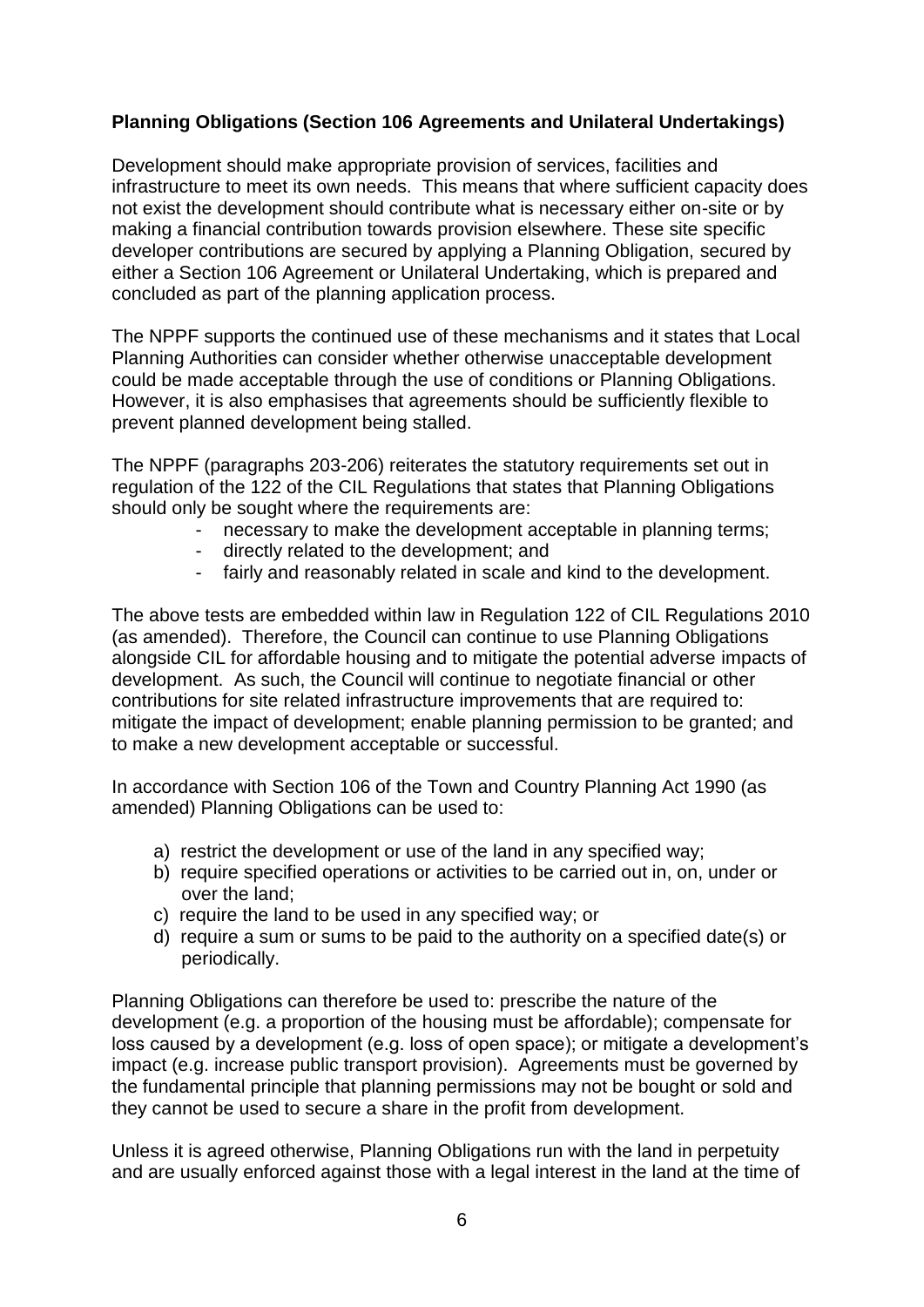any breach of the planning obligations until such time as they are discharged or otherwise modified.

Further information on Planning Obligations can be found in Section 4 (Planning Obligations) and Section 5 (Affordable Housing).

#### Highway Improvements

Agreements for the private sector funding of works on the strategic road network would normally be made under Section 278 of the Highways Act 1980 (as amended). These agreements provide a financial mechanism for ensuring delivery of mitigation works identified and determined as necessary for planning permission to be granted. However, it should be noted that under certain circumstances, particularly where works are required as mitigation for multiple developments, CIL may be the more appropriate funding mechanism.

Section 278 Agreements are not the responsibility of the Borough Council as Local Planning Authority. Further guidance on the Section 278 process and the steps which will need to be taken by a developer and others, when such an agreement is contemplated, can be found on the Department for Transport website and the West Sussex County Council website (as Highway Authority).

Section 38 of the Highways Act 1980 provides for agreements to be used when a local Highways Authority wishes to enter into a legal agreement with a developer to adopt a highway – provided that it has has been constructed to a specified standard.

### **The relationship between CIL and Planning Obligations**

Guidance makes it clear that Planning Obligations and CIL need to be complementary contribution mechanisms. This SPD will help to clarify how the Council intends to implement each mechanism in partnership.

In general, CIL is intended to provide infrastructure to support the development and growth of an area rather than to make individual planning applications acceptable in planning terms. As a result, there may still be some site specific impact mitigation requirements without which a development should not be granted planning permission (e.g. new school facilities within a strategic development, play areas, local highway and junction improvements and landscaping). These requirements (which must be directly related to the development) are more suitably delivered through a Planning Obligation or Section 278 agreement, in addition to the CIL charge. Furthermore, the provision of affordable housing lies outside of the remit of CIL and will continue to be secured, in the main, through Planning Obligations.

As such, there is still a legitimate role for Planning Obligations to enable the Council to be confident that the specific consequences of development can be mitigated in a way that would make individual developments acceptable. However, to ensure no 'double dipping' takes place it is important that the Council clearly differentiates the 'general' infrastructure projects that will be funded through CIL and, when establishing the appropriate levy rate, distinguishes these from the projects that will still be expected to be funded through Planning Obligations.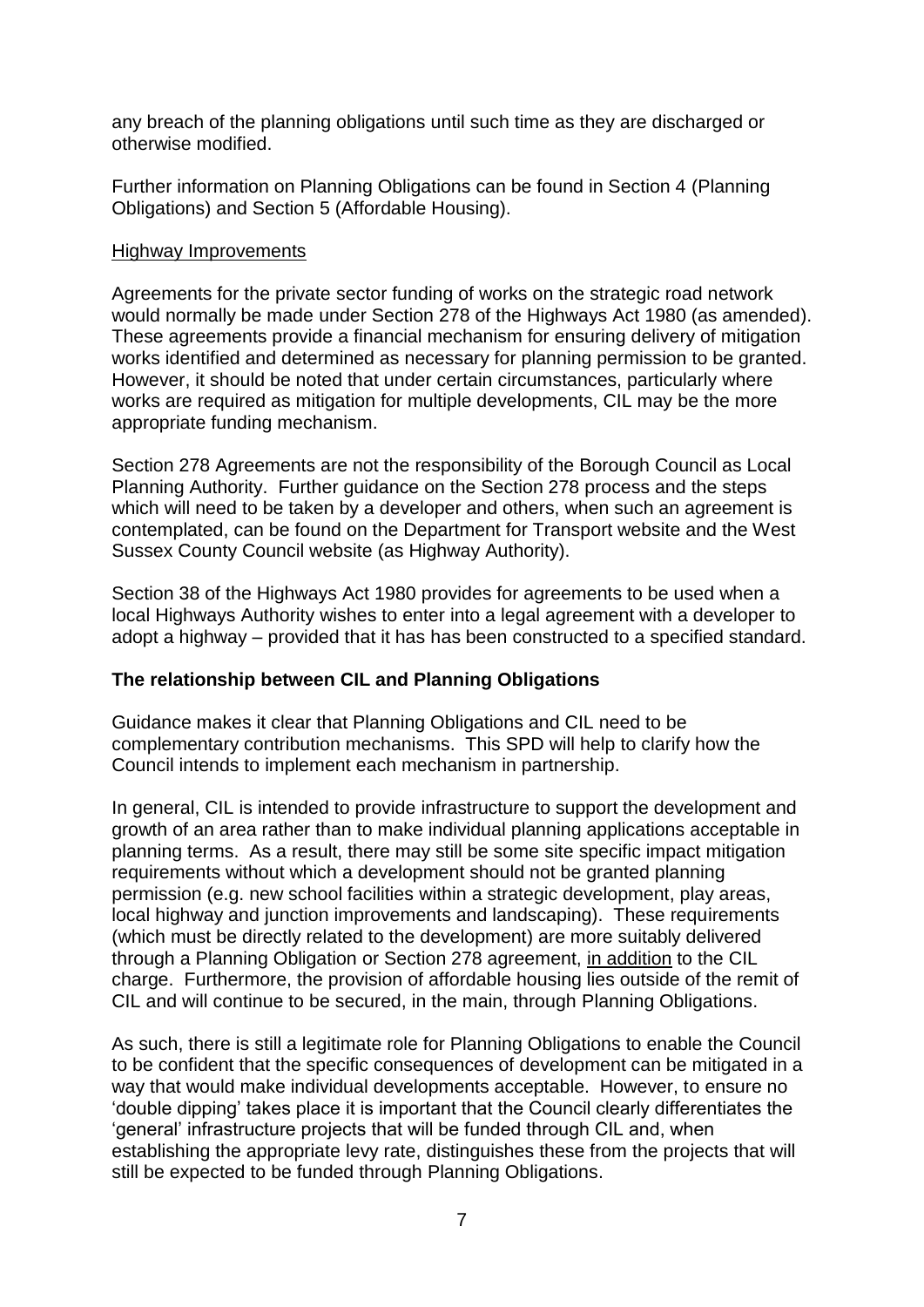To help ensure that both mechanisms are complementary, reforms have also been introduced to restrict the use of Planning Obligations. Some of these have already come into effect and others will take effect from April 2015. To avoid duplication Regulation 123 (CIL Regulations 2010 – as amended) already restricts the use of Planning Obligations for infrastructure that will be funded in whole or in part through CIL. Furthermore, after April 2015, Planning Obligations can no longer be used as the basis for a tariff to fund infrastructure. Instead, the levy will be used as the mechanism for pooling contributions from a variety of developments to fund infrastructure.

In order to clarify what types of infrastructure will be funded by each mechanism once CIL is in place the Council will publish a Regulation 123 list. This list will set out the infrastructure projects and types that the Council intends will be, or may be, wholly or partly funded through CIL (and therefore not through Planning Obligations). Although CIL will be the principle mechanism for collecting developer contributions, the reality is that some developments in Worthing will be liable to pay both CIL ('general infrastructure') and Planning Obligations (site specific measures / affordable housing). However, in these instances the contributions will cover different infrastructure projects and developments will not be charged for the same infrastructure through each mechanism.

Overall, the principle is that all eligible developments must pay towards CIL and, in addition, affordable housing and any (identified) site specific requirements (usually for the more significant development sites) will be secured through Planning Obligations where they are necessary to make the development acceptable in planning terms. When setting the CIL charging rates it is important to understand the dynamics of CIL and Planning Obligations and how they may be utilised once CIL has been introduced. To help achieve this, when calculating the appropriate CIL rate for the Borough the envisaged and forecast requirements for infrastructure through Planning Obligations have been considered and factored into the viability testing model.

#### **Implementation**

The CIL rate to be collected from development will be set out within the Council's adopted CIL Charging Schedule. Planning Obligations sought will be based on the Council's assessment of the likely impact created by the development. In some cases the developer will be required to carry out assessments of need in connection with their planning application.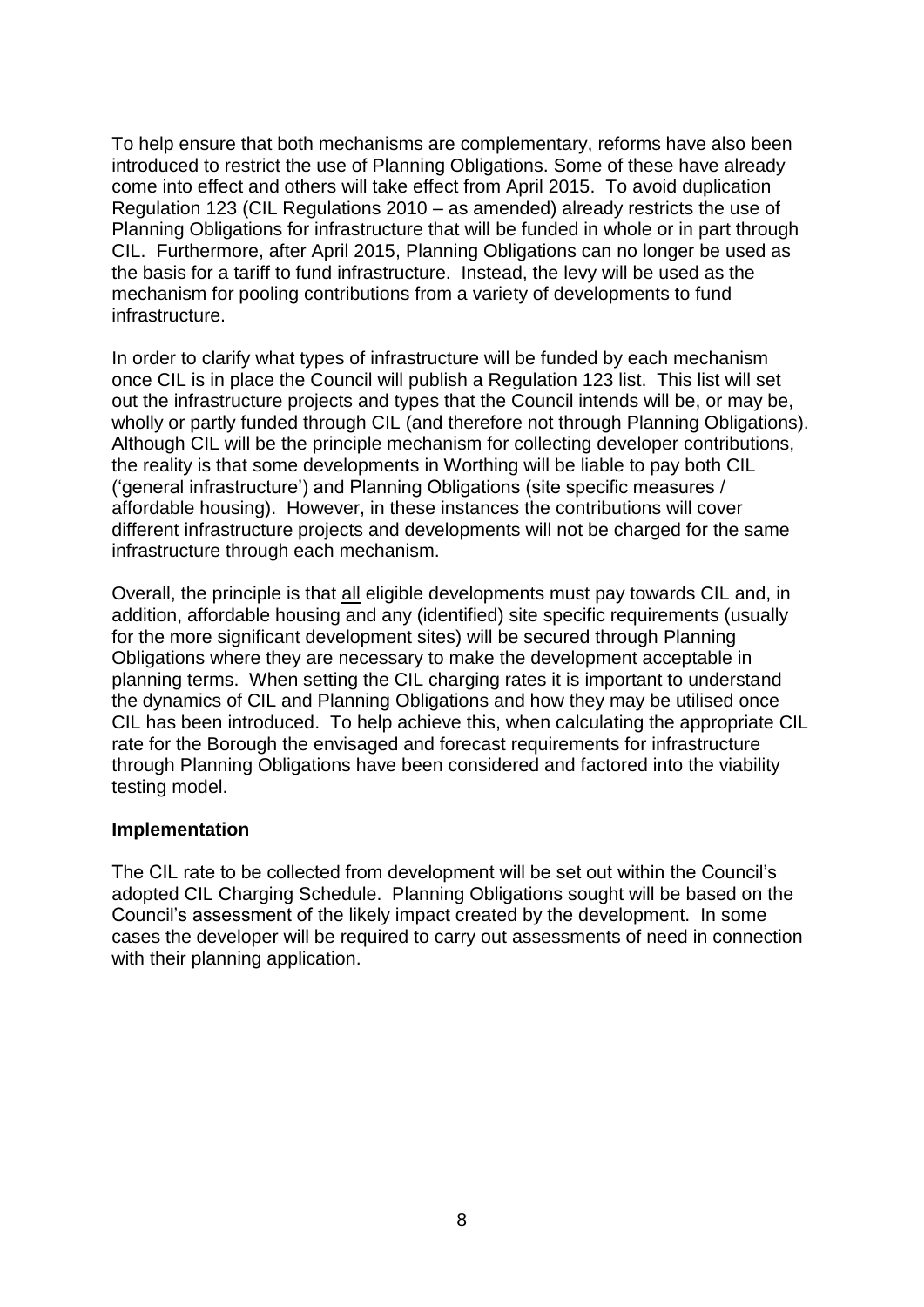### **General Principles**

- **By working with developers, the Council hope that many of the design / mitigation requirements are delivered as part of the initial development proposal.**
- **Where necessary and appropriate, Planning Conditions will be used to ensure that the final proposal meets such requirements.**
- **CIL will be the principle (non-negotiable) mechanism through which the Council will collect infrastructure contributions to fund more 'general' projects (see Section 3) to support the growth of the area.**
- **However, Planning Obligations will still play a key role for some developments (see Sections 4 and 5).**
- **In such circumstances where a proposal directly necessitates the provision of infrastructure to mitigate / enable development (that is not planned for delivery through CIL or any other funding programme) the Council may seek a contribution or delivery through a Planning Obligation (Section 106 Agreement / Unilateral Undertaking).**
- **Where a proposal is required to deliver affordable housing (in line with Core Strategy Policy 10) this will be secured through a Section 106 Agreement.**
- **Planning Obligations (Section 106 Agreements / Unilateral Undertakings) will not be used to secure infrastructure already identified for investment through the 'Regulation 123' list.**
- **Section 278 Agreements may be used by West Sussex County Council (as Highway Authority) to ensure that works to the highway are carried out to an acceptable standard.**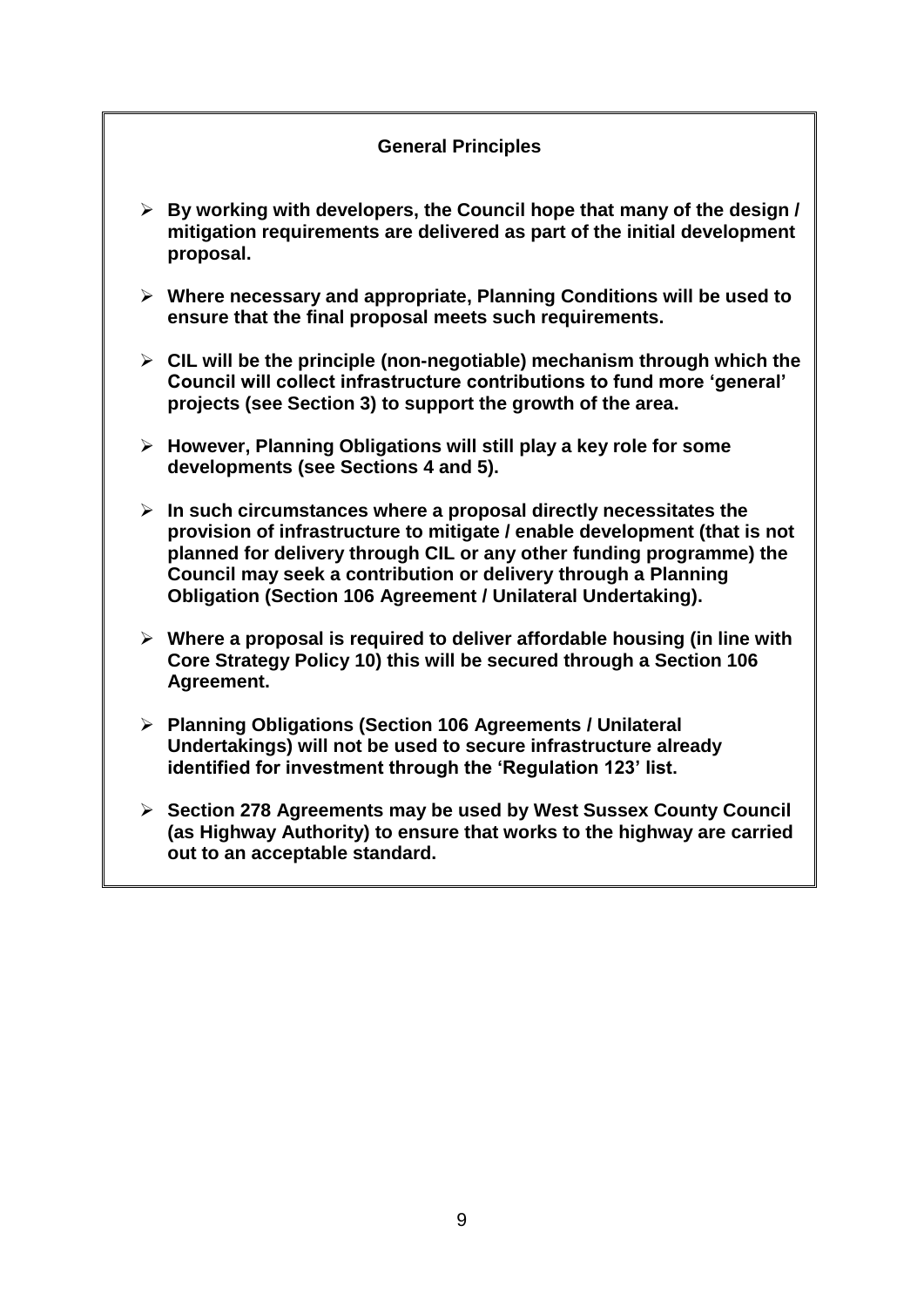### **Section 3 – The Community Infrastructure Levy**

### **Context**

CIL is a new framework for the pooling of developer contributions by local authorities. It will be used to secure appropriate financial contributions and to support the delivery of any infrastructure required to support growth and mitigate the cumulative impacts of new development. The levy applies to most new buildings and charges are based on the size and type of the new development. The intention is that CIL will complement mainstream public funding and will provide a more consistent and transparent mechanism of raising financial contributions from development.

This section sets out in more detail the Council's approach, as the Charging Authority, to the implementation of CIL within Worthing. The CIL Charging Schedule will set out the actual charges on development. This Schedule will be subject to an independent examination in 2014 and, subject to it being found sound and adopted, it will then sit alongside this SPD which will be adopted when the Worthing CIL comes into force. When in place, the Council will also publish a manual that will help to provide understanding and guidance as to how CIL will be implemented and enforced.

As previously explained, developers (usually of large schemes) may still be required to provide specific infrastructure through Planning Obligations to mitigate the direct impact of the development proposed and to help deliver affordable housing. However, in these instances a standard fee is also charged through CIL to enable the delivery of new or improved infrastructure needed to support the development generally. This can then be pooled with contributions from other developments to deliver items of wider (non site-specific) infrastructure identified as a priority to support growth within the Borough.

### **Infrastructure to be funded through CIL**

Although CIL will make a significant contribution to the infrastructure requirements of an area generated by new development, other sources of public funding will continue to bear the main burden of infrastructure funding. CIL is intended to contribute to some of the funding gaps that remain once existing sources of funding have been taken into account. The rate set must strike an appropriate balance between the desirability of funding infrastructure and the potential impact on the economic viability of development (as a whole).

Infrastructure which can be funded by the levy can cover a broad range of facilities or services which provides communities with increased flexibility to choose what new infrastructure they need as a priority. The levy can also be spent on the provision, improvement, replacement, operation or maintenance of infrastructure.

A list of infrastructure that will be funded through CIL (called the Regulation 123 list) will be available on the Council's website following the adoption of the Levy. This list will be reviewed regularly to ensure it reflects current infrastructure needs. When CIL is adopted (or from April 2015) Planning Obligations cannot be used where there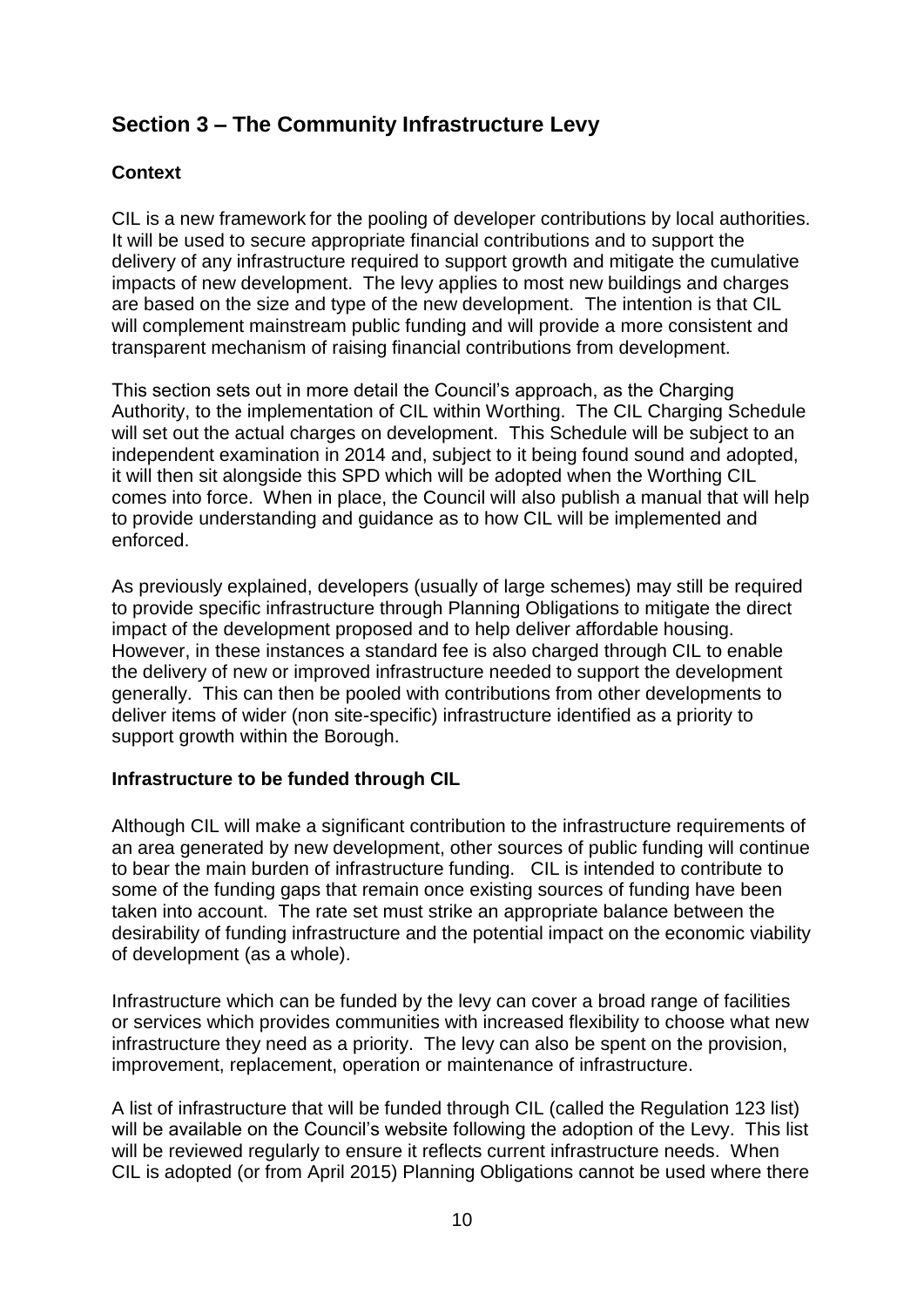have been five or more Planning Obligations, in relation to the same infrastructure or type of infrastructure, entered into on and since  $6<sup>th</sup>$  April 2010. There is no restriction on pooling for items not capable of being funded by CIL, such as affordable housing.

### **Development that qualifies for CIL contributions**

As set out in legislation, CIL can be charged on all new 'chargeable' development where there is an increase (net) in gross internal floorspace. Where there is an existing building on site in a lawful use that will be demolished as part of the development, the Gross Internal Area (GIA) of that building will be deducted from the total chargeable floorspace of a new development.

CIL can only be charged where the GIA of the development is more than 100m<sup>2</sup> except where the development is for a single residential unit of less than 100 m<sup>2</sup> (these will still have to pay CIL). Self-build housing, residential extensions / annexes and buildings that people do not normally go, or only go into intermittently (such as for the inspection of machinery) will not be liable to pay the levy.

### **Setting the levy rate**

The Borough Council, as charging authority, must produce a document called a Charging Schedule which sets out the type of development that is required to pay CIL and the rate of the levy. When setting the levy the Council must seek to provide a balance between collecting revenue to fund infrastructure and ensuring that the rates are not so high that they put development at serious risk. The Council will also need to draw on infrastructure planning that underpins the development strategy for the area to help identify the total infrastructure funding gap.

Rates set must be supported by evidence, including the economic viability of new development and the area's infrastructure needs. One standard rate can be set or, if justified, specific rates for different areas and types of development can be established. If supported by evidence, the ability to set differential rates gives the Council flexibility to deal with varying circumstances.

In calculating individual charges for the levy, the Council will be required to apply an annually updated index of inflation to keep the levy responsive to market conditions.

The key pieces of evidence (available to view on the Council's website) that have been used to support the setting of the Worthing CIL charge are the:

- $\triangleright$  Infrastructure Funding Gap Review; and
- $\triangleright$  Viability Assessment (and supporting documents) which assesses the impact of potential CIL charges on the viability of new development taking account of other costs.

### **Charging CIL**

The CIL charge is expressed in  $E$  per m<sup>2</sup> on the net additional increase in floorspace. It will be collected as a cash contribution although in some cases it may be more appropriate to transfer land or infrastructure ('in-kind') to the charging authority as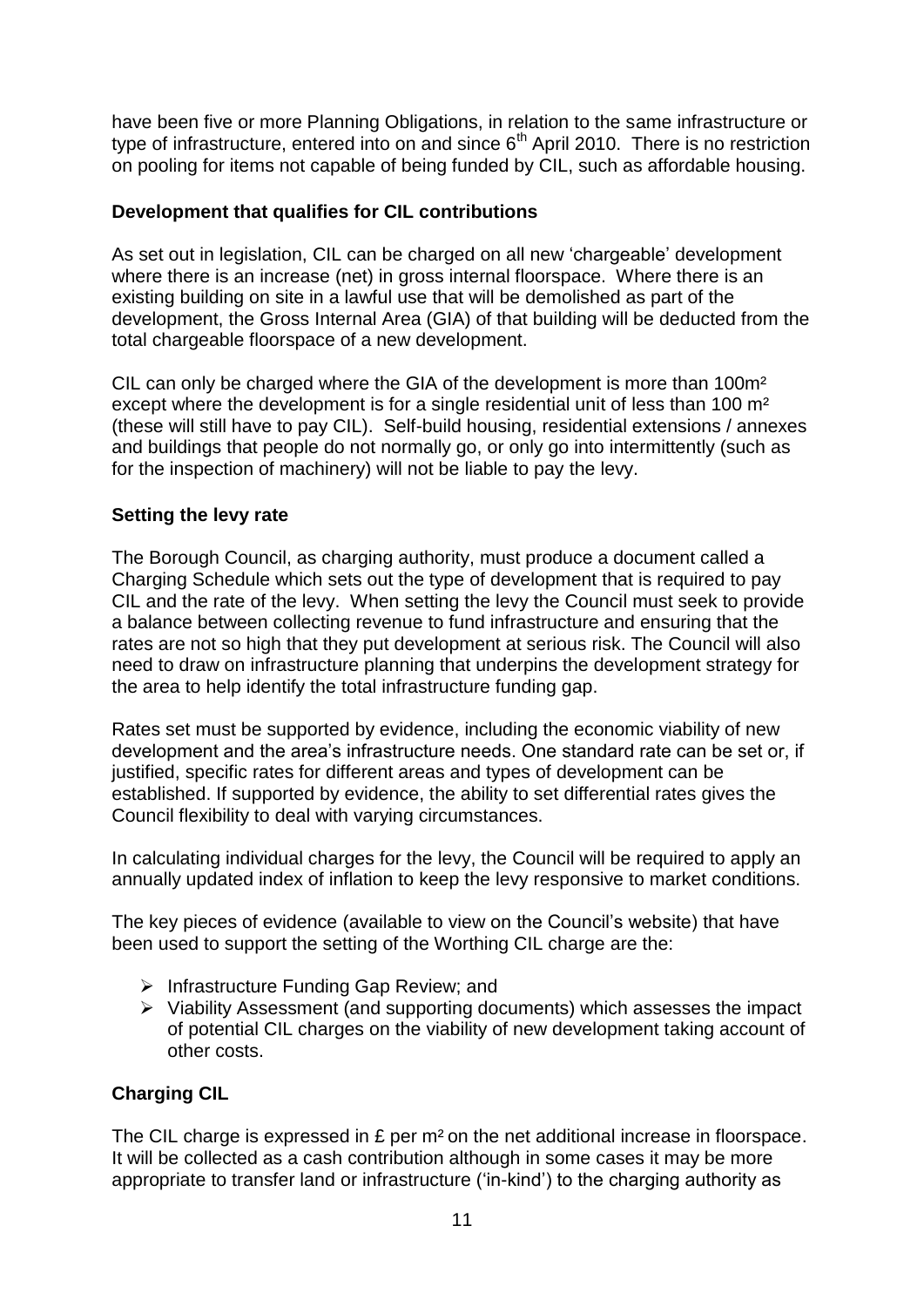full, or part, payment. In such cases the land must be used to provide, or facilitate the provision of, infrastructure to support development in the area.

When adopted, the CIL charge required from new development will be set out in the Charging Schedule which will have been subject to a statutory process, including independent Examination.

### **Exemptions**

The CIL charge will be non-negotiable. However, mandatory exemptions and relief from CIL include social (affordable) housing relief and developments by charitable institutions on their land to be used wholly or mainly for the purposes of their charitable activity. Further information relating to exemptions and other discretionary matters is set out in the Draft Charging Schedule.

The Council, at this stage, does not intend to implement any additional discretionary exemptions for exceptional circumstances. However, the Council will ensure that the level of charge is set so that the majority of development in the borough is viable and remains so as part of the monitoring and management of CIL. Furthermore, the impact of the introduction of CIL and the potential benefits or otherwise of introducing this levy will be kept under review.

As explained in Section 2, in exceptional circumstances where it can be demonstrated that the combined effect of developer contributions make a development unviable the Council will collect CIL but may seek to negotiate other elements where appropriate.

### **Collecting CIL**

The levy's charges will become due from the date that a chargeable development is commenced. When planning permission is granted, the Council will issue a liability notice setting out the amount of the levy, the payment procedure and the possible consequences of non-compliance. As detailed in the Draft Charging Schedule, the Council intends to adopt an instalment policy that will in effect stagger CIL payments for larger development sites in the Borough.

The responsibility to pay the levy runs with the ownership of land on which the liable development will be situated. Although liability rests with the landowner, the regulations recognise that others involved in a development may wish to pay. To allow for this, anyone can come forward and assume liability for the development.

### **Spending CIL**

Charging authorities are required to spend the levy's revenue on what they see as the infrastructure needed to support the development of their area. The assessment of 'need' will largely by informed by the Infrastructure Delivery Plan (IDP) and Infrastructure Funding Gap Review (available to view on the Council's website).

The levy is intended to focus on the provision of new or improved infrastructure and should not be used to remedy pre-existing deficiencies unless those deficiencies will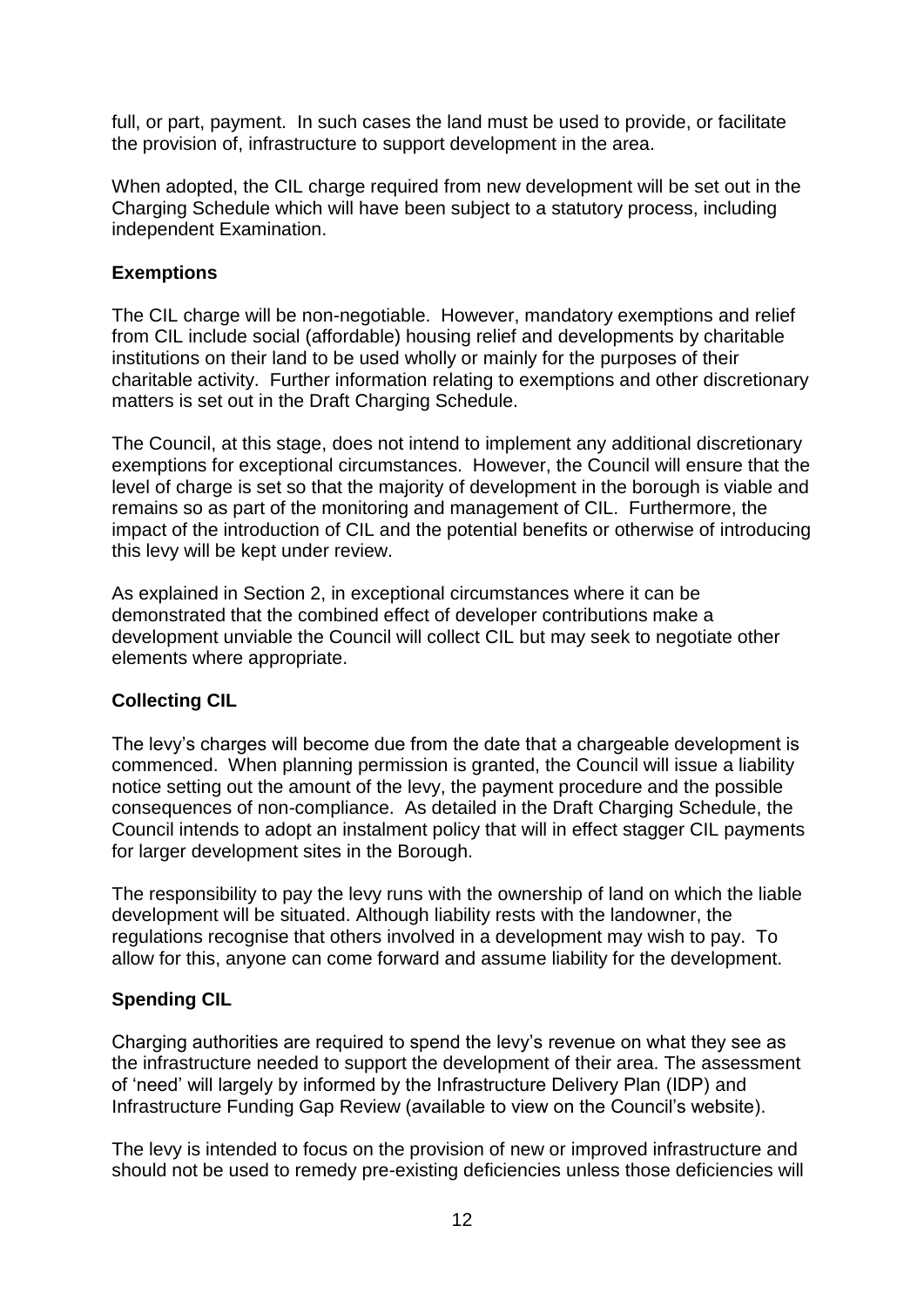be made more severe by new development. Unlike contributions collected through Planning Obligations there is no time constraint or pooling restrictions for the spending of monies collected through CIL.

The Council must allocate a meaningful proportion (15-25%) of levy revenues raised in each neighbourhood back to that neighbourhood. This will ensure that where a neighbourhood bears the brunt of a new development, it receives sufficient money to help it manage those impacts. For Worthing (where there are no Parish Councils and currently no Neighbourhood Forums / Plans) the Council, as charging authority, will retain the funds to spend on behalf of the local community.

The Council may pass money to other bodies to deliver infrastructure which will benefit the development of Worthing. This may include, for example, the Environment Agency for flood defences or West Sussex County Council for education infrastructure. The Council will also be able to collaborate and pool its revenue from their respective levies to support the delivery of sub-regional infrastructure.

In line with guidance, the Council intends to use revenue from the levy to recover the costs of administering the levy (up to 5% of total revenue).

### **Monitoring and Review**

To ensure that the levy is open and transparent, the Council will prepare a report on the levy for the previous financial year. This will be incorporated within the Council's Annual Monitoring Report (AMR) which will be placed on the Council's website by the end of each year. The report for CIL will set out:

- $\triangleright$  The amount of CIL collected within the monitoring year:
- $\triangleright$  The total amount of CIL collected since adoption;
- $\triangleright$  The expected CIL income from permitted applications;
- $\triangleright$  How much CIL revenue has been spent; and
- $\triangleright$  The infrastructure delivered using funding collected from CIL charges.

It will be important to ensure that the CIL charge remains appropriate and reflects both the identified funding gap and the levels of viability within the Borough. In the event that it is considered necessary to change the Charging Schedule the Council will follow the same stages of draft preparation, consultation and an independent Examination before the revised Charging Schedule can be adopted by the Council. It is estimated that this process will take approximately 18 months with the costs being recouped as part of the administration charge collected.

Further details on the levy charge can be found on the Council's website. When adopted, the Council CIL Charging Schedule should be read in conjunction with this document.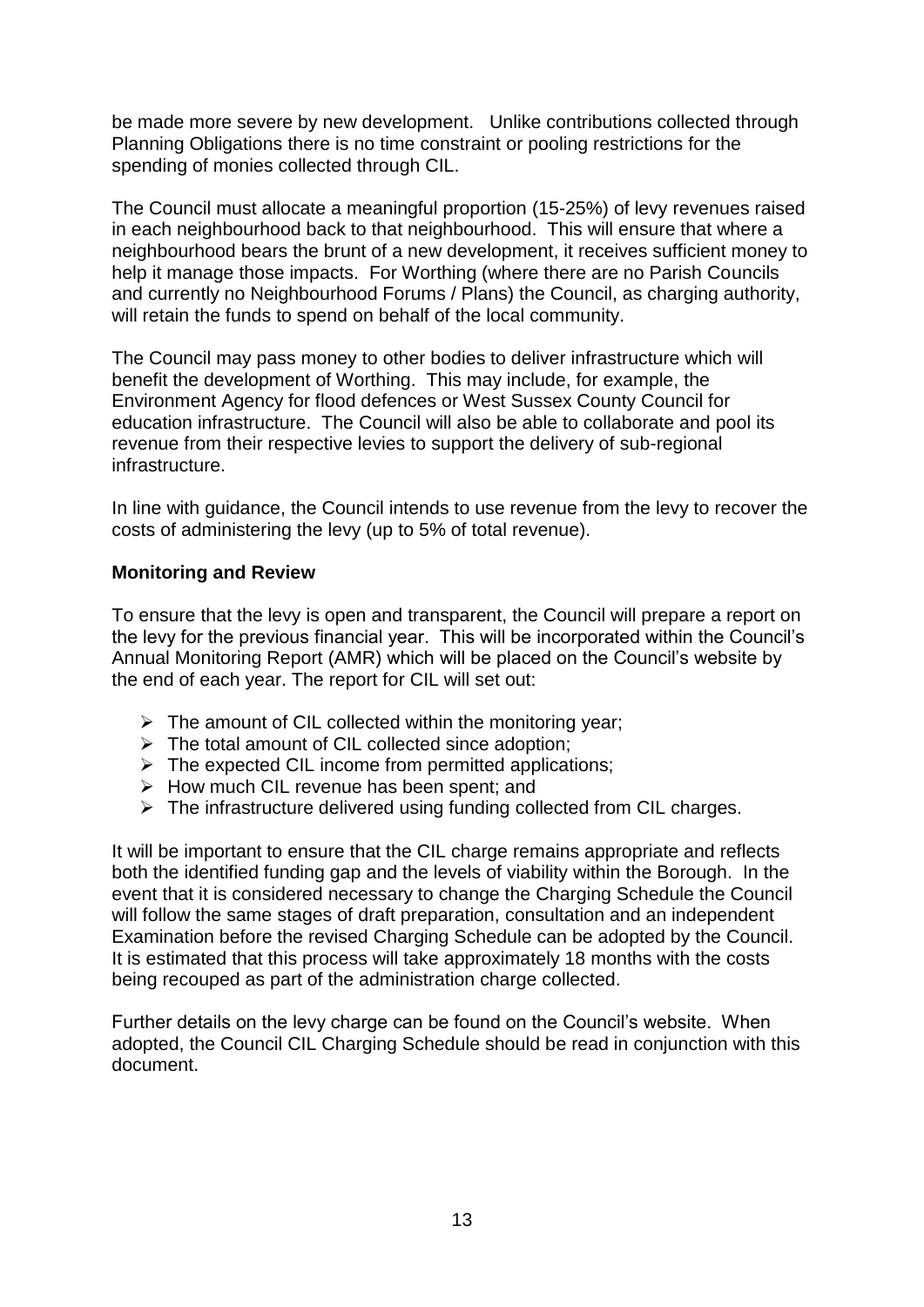### **The CIL Process - Indicative Steps**

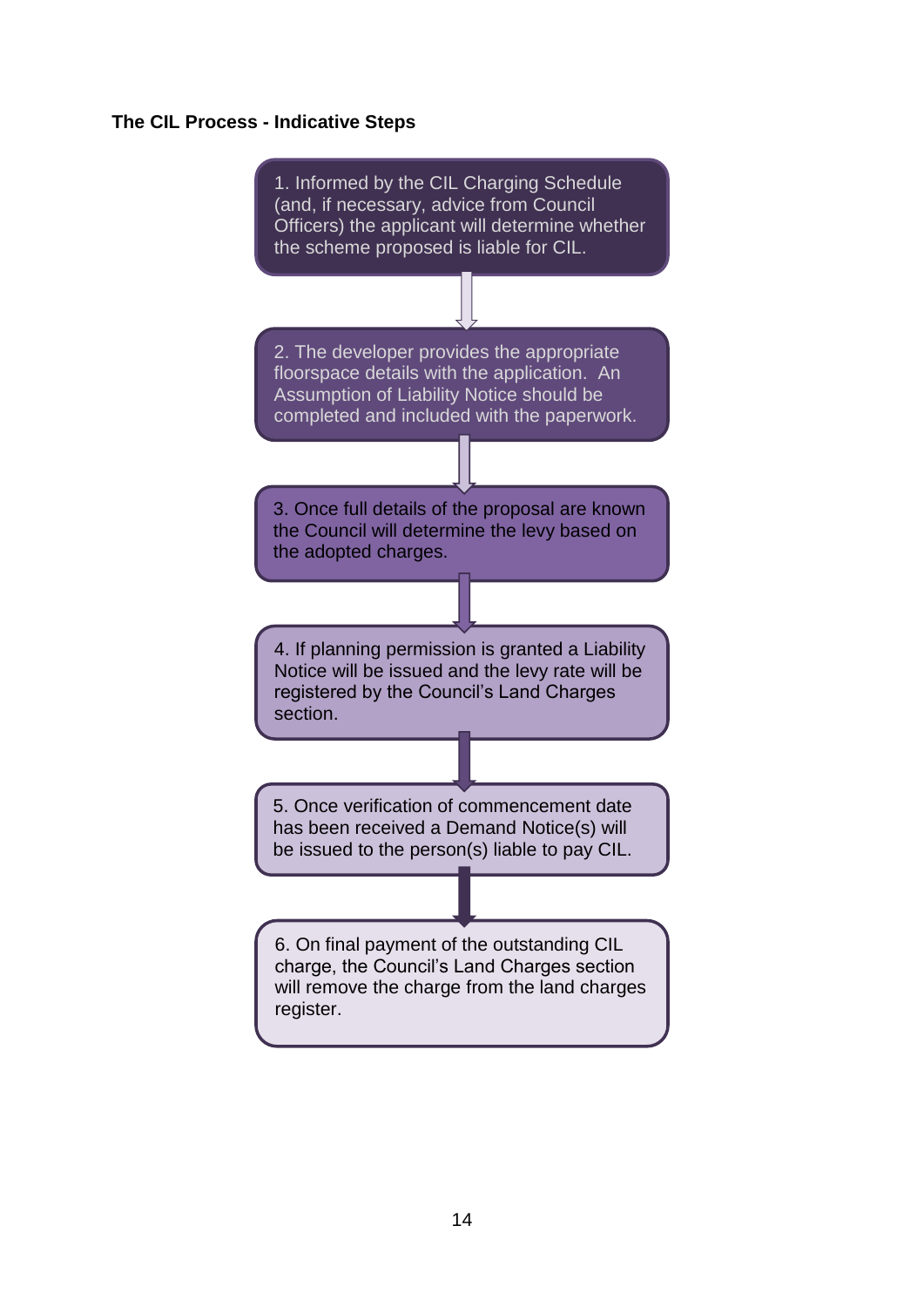### **Section 4 - Planning Obligations**

### **Context**

As explained in Section 2, in line with CIL Regulation 122, the Council will consider whether otherwise unacceptable development could be made acceptable through the use of Planning Obligations which must be directly related to the development. Although CIL will be collected from all eligible development to fund 'general' infrastructure there may be cases where the development proposed results in a specific need for infrastructure (or access to a service) that is not currently available, and that has not been identified for investment through CIL or other investment programmes. In such circumstances, the Council would expect these aspects to be addressed as part of the proposal at the time planning permission is sought – and secured by a Planning Obligation. In addition, the provision of affordable housing will continue to be provided through Planning Obligations and this requirement is explained in more detail in Section 5.

Where developers are expected to contribute towards the provision of infrastructure in association with development, this will be delivered on-site or through a contribution to off-site provision through a Planning Obligation (usually a Section 106 Agreement). In considering the Planning Obligation requirements for a development, the current capacity of infrastructure will be considered to ensure that obligations are only necessary where present facilities are not able to accommodate the additional needs that will be generated from the development. This assessment will be undertaken in partnership with other relevant bodies such as the County Council (further information can be found on the WSCC website).

All Planning Obligation requirements will be site specific and therefore the level of works required cannot be standardised. Whilst this quidance aims to be as clear as possible, developers are encouraged to enter into pre-application discussions with the Council at the earliest opportunity so that they are aware of their CIL liabilities and any potential Planning Obligations that may be required. As an application progresses, developers are encouraged to draft any appropriate 'Heads of Terms' to satisfy required Planning Obligations in a Section 106 Agreement.

Any contribution in the form of a financial payment will be required to be paid either once development starts, or on first occupation (or occasionally other such triggers as agreed by the Council). If this is some time after the permission was granted, the contributions may be subject to indexation and increased in line with the General Tender Prices Index or an appropriate alternative.

Planning Obligations have to be registered as local land charges. Applicants will therefore need to produce title to the site (in the form of land registry office copies if the land is registered, or an epitome of title if the land is unregistered) and third parties with a legal interest in the land will have to be party to the agreements.

Any planning permission will only be issued once the Section 106 Agreement has been completed or Unilateral Undertaking has been provided and is satisfactory. If a satisfactory Planning Obligation has not been provided within the relevant target period, the application will subsequently be refused.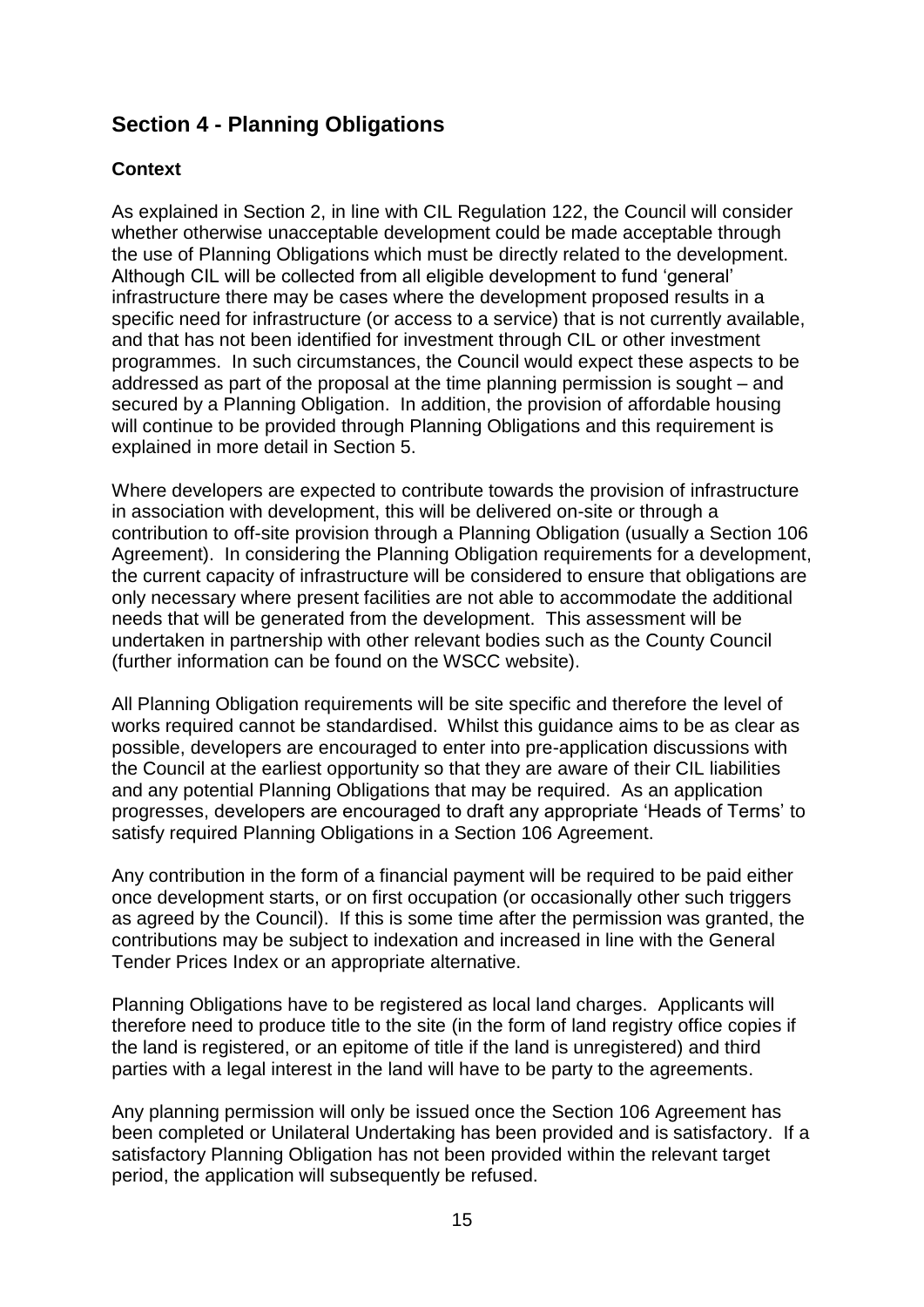### **Thresholds**

Most developments, however small, are likely to add to the demand for infrastructure. However, this needs to be balanced against the practicalities of requiring smaller developments to contribute towards provision and the need to ensure that development is not discouraged from coming forward. For this reason, and to respond to the emergence of CIL and meet with regulations it is likely that Planning Obligations will only be used for significant schemes in the borough. For affordable housing this will be for developments of over 5 dwellings (in line with Policy 10 of the Worthing Core Strategy). Where a proposed development is likely to need a Planning Obligation the Council will endeavour to bring this to the attention of the developer at the first opportunity.

### **Common Planning Obligations**

As previously explained, other than for affordable housing, Planning Obligations will only be used to mitigate against any impact on the environment or local services that arise directly as a result of any particular developments. These will be cases where the development proposed results in a specific and significant need for infrastructure (or access to a service) that is not currently available and has not been identified for investment through CIL or any other investment programme.

Any Planning Obligation must be directly related to the development and the demands for infrastructure must be fairly and reasonably related in scale and kind to the development. The necessity for Planning Conditions and Planning Obligations therefore needs to be assessed against the needs of each site and project. Where appropriate, the Council will make this assessment using relevant evidence such as the 'Open Space & Recreation Study', transport studies and the County Council's 'Planning for School Places' data. Where it is determined that a Planning Obligation is required the Council will justify this need to demonstrate how the site specific impacts of the development would need to be mitigated.

As an example, a development proposal may require a major junction improvement to 'unlock' a development site. Alternatively, a major housing development may take place in a location where there is no capacity for additional school places and is of a scale that would justify the need for a new school(s) - hence a Planning Obligation would be required to secure funding for the new school.

Further examples of site specific infrastructure that may be required and negotiated through a Planning Obligation (if present facilities are not able to accommodate the additional need generated by the development):

- Transport requirements
- Site specific flood risk / Sustainable Drainage
- Public open space / Children's play area / Formal sport
- Health facilities
- Crime Prevention
- Education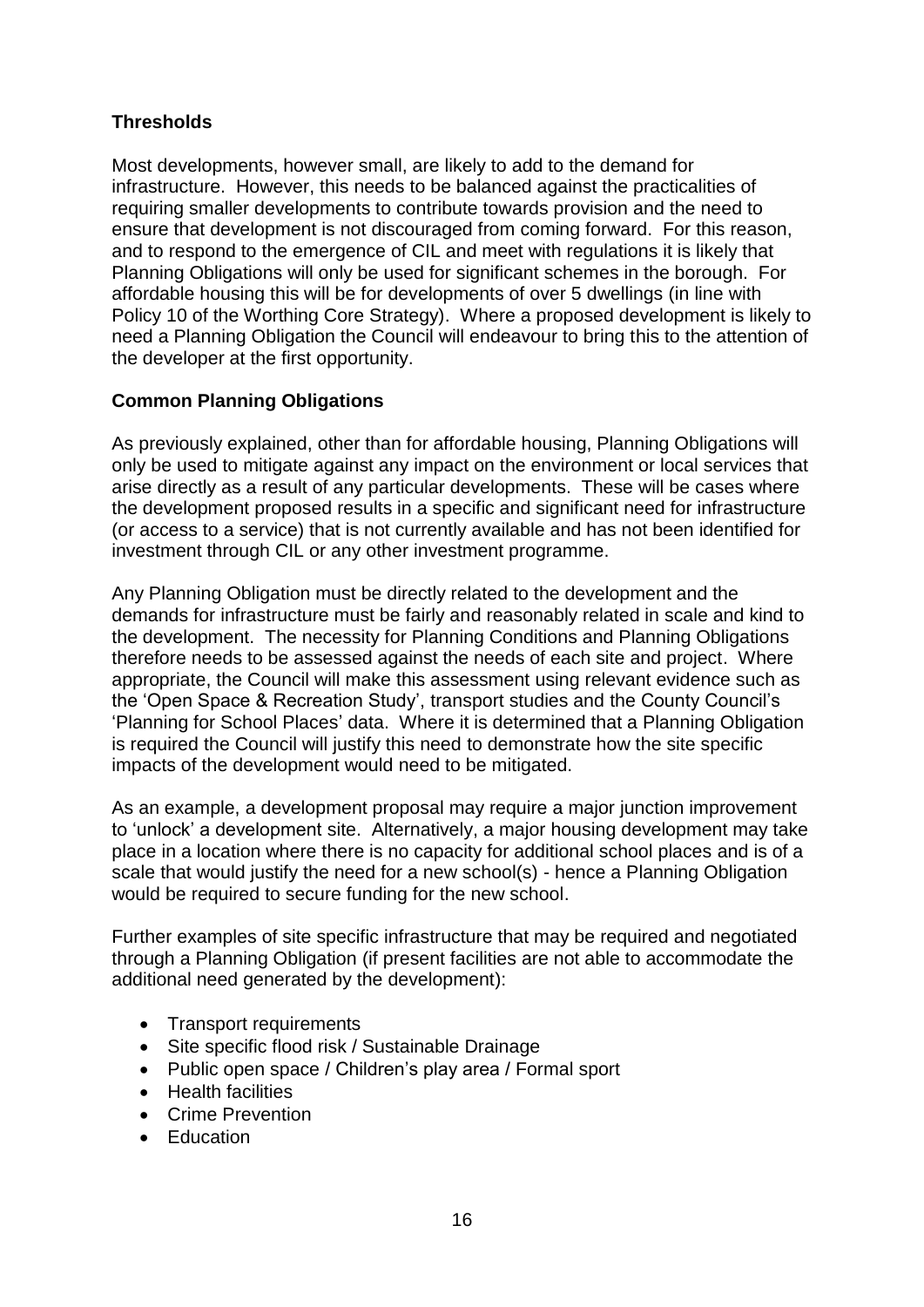### **Viability**

The Council takes the view that costs incurred in delivering a high quality and sustainable development should take into account the need to provide infrastructure and be in compliance with the Council's planning policies. As such, developer contributions are a necessary cost of development and developers should factor them into proposals from the earliest stage and take them into account when purchasing the land.

To ensure that the infrastructure requirements placed on developers are not too onerous, comprehensive viability testing has been undertaken when firstly, setting the original affordable housing requirements and subsequently, for the setting of CIL (which also took full account of the existing affordable housing requirements). This testing has also had regard to other costs placed on development.

Despite this, and particularly during times of difficult market conditions, the Council is sensitive to viability issues for developers in providing for a range or infrastructure as part of new development. Regard will be had to the impact of CIL (or the phasing of CIL) and viability when any Planning Obligations are sought. This approach is in line with the NPPF, which accepts that special and specific circumstances may occasionally mean that there is insufficient value in a proposal to support the full range of developer contributions identified.

In these instances, whilst the Council is not able to negotiate with regard to CIL, the Council may enter into negotiations with regards to other contributions. However, robust evidence must be provided in writing by the applicant to support any claims that the infrastructure requirements would make a scheme unviable and the Council will need to balance this against the need to ensure that the necessary infrastructure is provided to address the impact of the development and make it acceptable in planning terms.

Any viability Appraisal that might be required will be an 'open book' assessment which should include information on: existing land values; proposed use values; demolition and construction costs; finance and marketing costs; assumed yield; site abnormals; and the development timetable.

Where viability concerns are raised, evidence should include an assessment carried out by an independent person of the costs of providing the contributions required and how this impacts on the economic viability of the development. Whilst there may be a level of negotiation appropriate to some schemes where viability is questionable it should be reiterated that these circumstances will not be the norm and the Council will seek to ensure that the majority of schemes in the Borough provide and deliver the Council's infrastructure requirements in full. In cases where contributions cannot be agreed the Council may seek the services of a viability consultant (usually the District Valuer) to validate and assess the evidence of viability provided. The cost of any consultant appointed by the Council would need to be met by the developers. In most instances it is expected that this will help to resolve any disputes with regard to scheme viability but, at this point, if the Council is still not satisfied then planning permission for the development proposed is likely to be refused.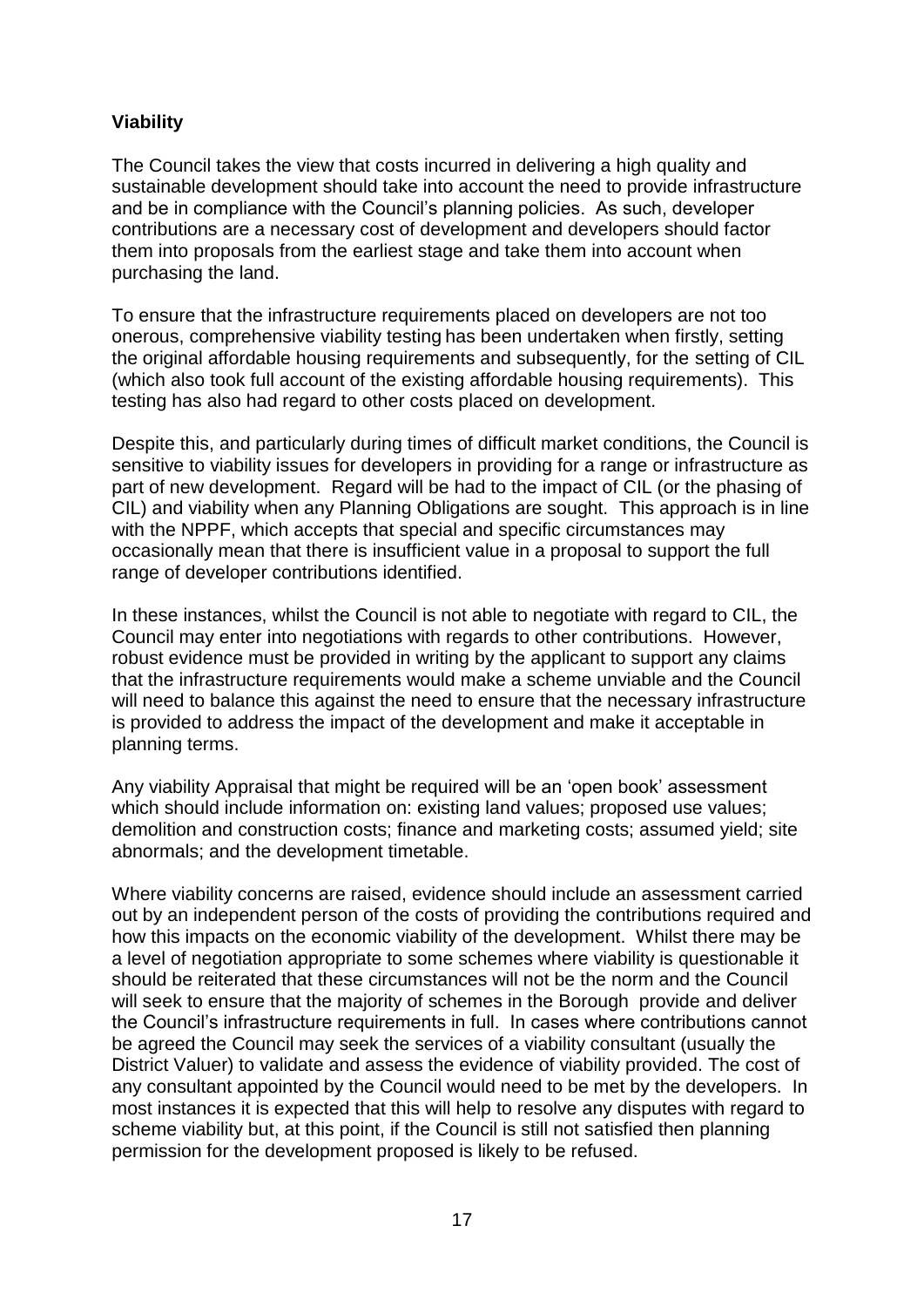In the event of developments becoming stalled for a significant period of time due to reasons of viability or changes in circumstances the applicants / developers are able to discuss with the Council whether a review of a previous agreement may be appropriate. The Council will consider such a scenario on its merits and in accordance with the viability testing and evidence provided.

### **Monitoring**

When a Planning Obligation (Section 106 Agreement / Unilateral Undertaking) has been completed, a copy is placed on the planning register and details are also recorded on a database for monitoring purposes. Where a development has been started or completed checks are then undertaken to ensure that the requirements of the planning permission have been complied with. As part of the Local Development Framework the Council publishes an Annual Monitoring Report in December each year which includes information on the planning contributions collected and schemes implemented using the funds.

If it is evident that the Planning Obligation is not being complied with officers will instigate enforcement action if other measures fail. Planning contributions can be enforced through the use of an injunction, which can stop the development proceeding. In addition, the Council will consider charging developers interest for late payment of financial contributions.

### **Administration Fee**

The monitoring and administration of Planning Obligations is an impact of a development and is one which the Council would not have to bear if the development were not to take place. Developers will therefore be required to pay the Council's lawyers their reasonable costs for preparing an agreement or undertaking.

For Section 106 Agreements, legal costs are usually charged at the hourly rate of the solicitor having conduct of the matter. A flat rate is payable for checking title and Unilateral Undertakings provided, however where queries are raised the hourly rate then applies. No VAT is payable. At the time of writing legal costs in connection with Planning Obligations are being reviewed.

While financial contributions will normally be expected to be paid on commencement of development, the legal costs will be payable upon signing of the agreement, where the applicant's solicitor has provided an undertaking in respect of those costs at the outset. All Planning Obligation financial payments will be indexed linked to cover cases when the start of development might be delayed.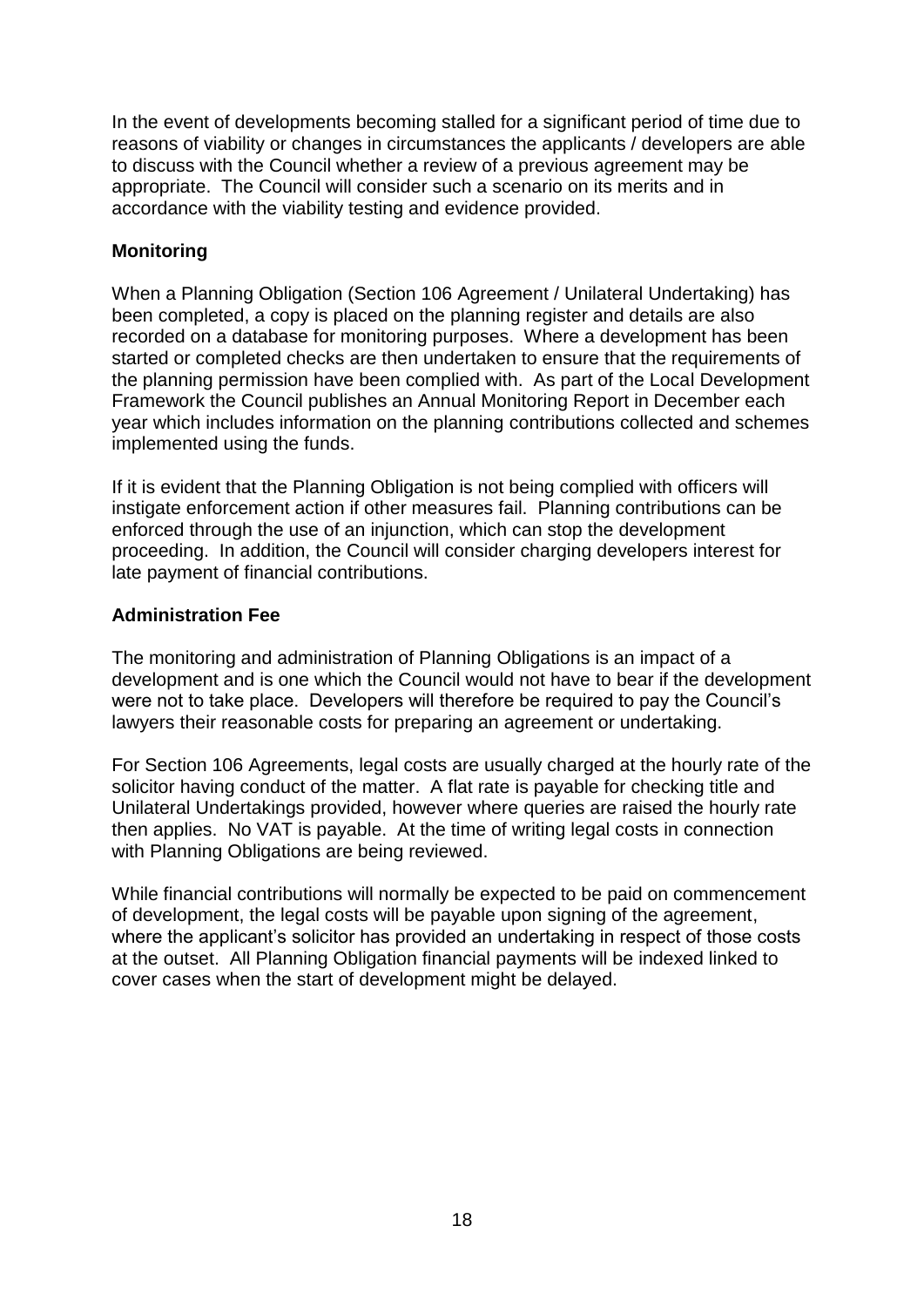### **Section 5 - Affordable Housing**

### **Context**

As previously explained, affordable housing sits outside the scope of CIL and, as such, this requirement will be met through the use of Planning Obligations.

Housing is a fundamental need that helps to support the local economy. It is well documented that unsuitable housing conditions or being unable to access affordable housing can negatively affect quality of life. Local housing evidence demonstrates that Worthing has very significant levels of affordable housing need. For this reason, and supported by national guidance, the Council will continue to seek to secure appropriate affordable housing provision on development sites in the Borough.

The National Planning Policy Framework (NPPF) enables local authorities to seek affordable housing on suitable sites. Paragraph 50 states that to deliver a wide choice of high quality homes, widen opportunities for home ownership and create sustainable, inclusive mixed communities, local planning authorities should:

- Plan for a mix of housing based on current and future demographic trends, market trends and the needs of different groups in the community.
- Identify the size, type, tenure and range of housing that is required in particular locations.
- Where they have identified that affordable housing is needed, set policies for meeting this need on-site (or off-site or financial contribution if this can be robustly justified).

### **Definition of Affordable Housing**

The NPPF defines affordable housing as follows:

'Affordable housing includes social rented, affordable rented and intermediate housing, provided to eligible households whose needs are not met by the market. Eligibility is determined with regard to local incomes and local house prices. Affordable housing should include provision for the home to remain at an affordable price for future eligible households or, if these restrictions are lifted, for the subsidy to be recycled for alternative affordable housing provision'

Social rented housing is owned by local authorities and Registered Providers, for which guideline target rents are determined through the national rent regime. It may also be owned by other persons and provided under equivalent rental arrangements to the above, as agreed with the local authority or with the Homes and Communities Agency as a condition of grant.

Affordable rented housing is let by local authorities or Registered Providers of social housing to households who are eligible for social rented housing. Affordable Rent is not subject to the national rent regime but is subject to other rent controls that require a rent of no more than 80 per cent of the local market rent.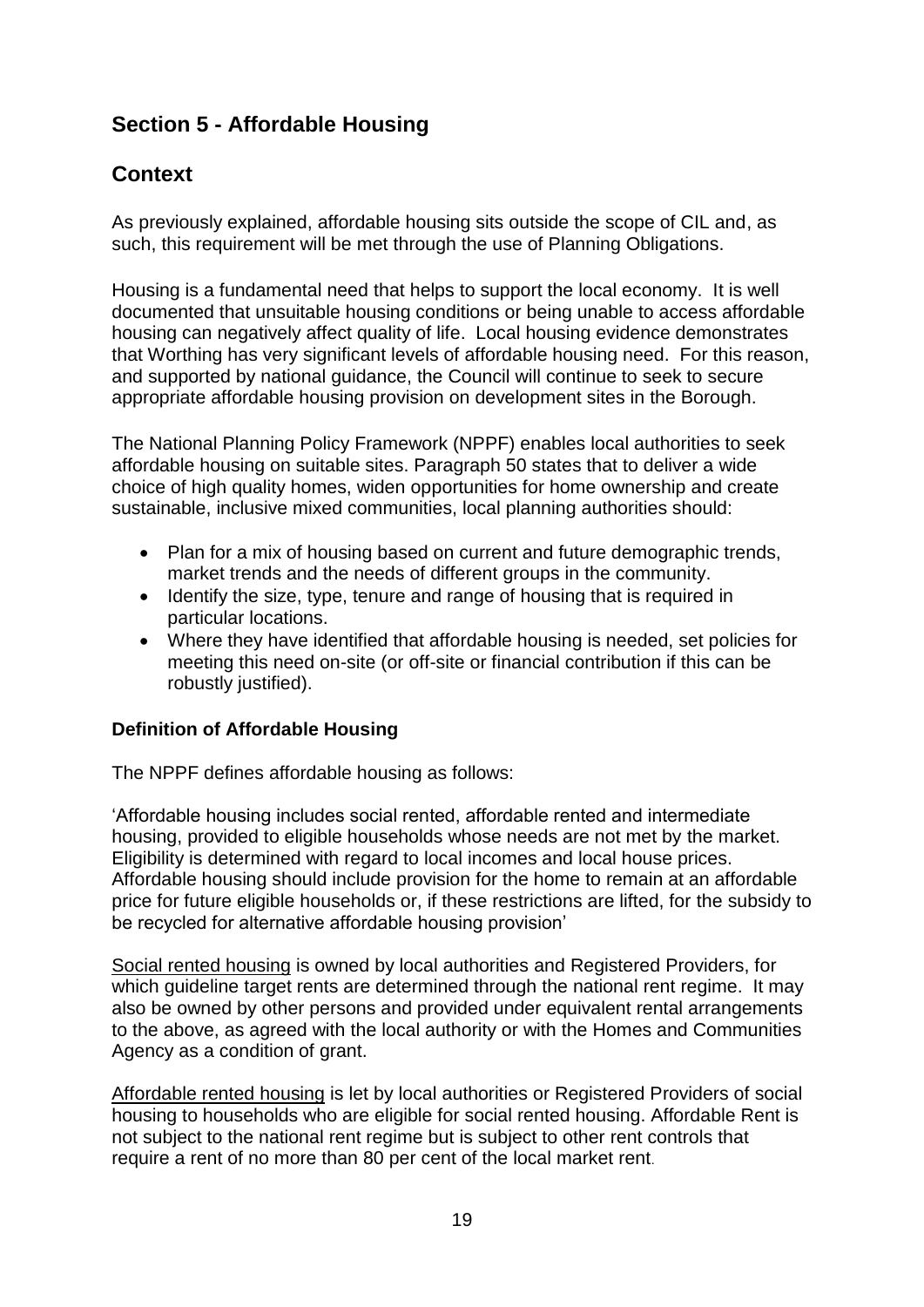Intermediate affordable housing is homes for sale and rent provided at a cost above social rent, but below market levels subject to the criteria in the affordable housing definition above. These can include shared equity products (shared ownership and equity loans), other low cost homes for sale and intermediate rent but not affordable rented housing".

Homes that do not meet the above definitions, such as 'low cost market' housing, may not be considered as 'affordable housing' for planning purposes.

### **Worthing Planning Policy**

Local housing evidence has identified that there is an acute affordable housing need in Worthing. This is as a result of a combination of market conditions, barriers to entry, development constraints, low earning bias and the existing social housing stock. To help meet the housing needs of the borough, there therefore needs to be a proactive approach to deliver more affordable homes. However, in terms of achieving overall delivery, account also needs to be taken of the impact of the requirements for affordable housing and the pressure this may place on the viability of development.

This balance, and the Council's approach to affordable housing, is set out within the Worthing Core Strategy. The requirement for affordable housing will be applied in accordance with Policy CS10 (Affordable Housing) which sets a stepped requirement for affordable housing either through on-site provision or by financial contribution. The targets were informed by evidence and are considered to be realistic and achievable.

### **Core Strategy Policy 10 - Affordable Housing**

A mix of affordable housing, including social rent and intermediate housing will be sought to meet local needs on all but the smallest sites:

- on all sites of 6 to 10 dwellings, 10% affordable housing will be sought via a financial contribution
- on all sites of 11 to 14 dwellings, 20% affordable housing will be sought via a financial contribution
- on all sites of 15 or more dwellings, 30% affordable housing will be sought

The policy approach is to seek to secure on-site provision on sites of 15 dwellings or more, with financial contributions for sites of 6-14 units. This is subject to:

- the economics of providing affordable housing
- the extent to which the provision of affordable housing would prejudice other planning objectives to be met from the development of the site
- the mix of units necessary to meet local needs and achieve a successful development.

Where the Council accepts that there is robust justification, the affordable housing requirement may be secured through off-site provision.

The appropriate mix in terms of housing tenures, house sizes of affordable housing and spread within a development will be determined in response to identified needs, funding priorities and housing strategy targets at the time of the development.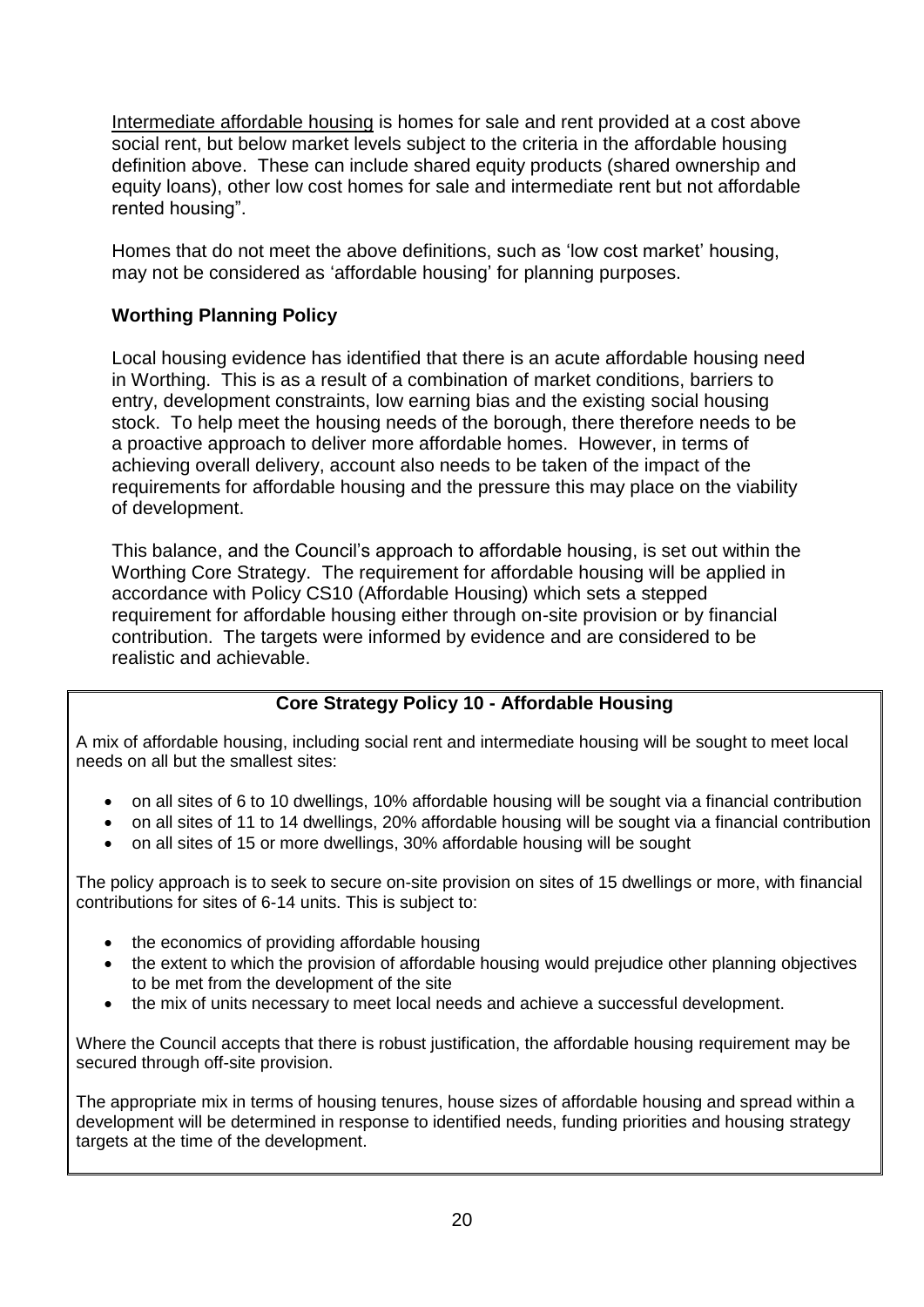It should be noted that Policy CS10 applies to the number of units (gross) proposed on all housing sites; mixed use sites that incorporate an element of residential development and open market sheltered / extra-care housing (if self-contained). The policy also applies to the conversion or change of use of any building, whether or not it is already in residential use. The policy does not, however, apply to:

- accommodation for Gypsies and Travellers:
- residential accommodation, which is to be used as incidental to the main dwelling;
- any part-time/non permanent accommodation where full time occupancy is restricted by condition;
- housing for more vulnerable members of the community e.g. those with mental health problems or physical disabilities that require a high level of on-site support; and
- care homes, extra care homes and nursing homes falling within Use Class C2 that generally provide non self-contained accommodation.

As stated above, the starting point in determining the level of affordable housing to be provided is the number of dwellings (gross) proposed on a development site. However, the size of the development should not be artificially reduced in order to reduce or eliminate the affordable housing requirement, for example by sub-dividing sites or reducing the density of all or part of a site. To resist this, the Council will seek to ensure that efficient use is made of land and that proposals are not made which represent an underdevelopment of a site. Similarly, the Council will need to be satisfied that developers are not bringing sites forward in phases to avoid specific affordable housing thresholds. If this is shown to be the case, the Council will seek to apply the relevant affordable housing target to all subsequent phases, based on the capacity of all phases, including those already built.

It is important to note that the provision of affordable housing (full compliance with Core Strategy policy 10) has been incorporated into the viability testing undertaken during the production of a Community Infrastructure Levy for the Borough. Therefore, in most circumstance, the Council does not expect viability considerations to reduce the ability of a site to contribute towards affordable housing provision. Despite this, if in exceptional circumstances, a developer considers that there are significant and relevant economic constraints affecting a development and that these are sufficient to jeopardise the developer meeting the affordable housing requirements, the developer must demonstrate this by submitting details of scheme costs and a financial appraisal of scheme viability. If necessary, the District Valuer may be engaged (at the cost of the developer) to assess the developer's viability claims. If genuine and significant economic constraints exist, the Council will discuss with the developer the options available to achieve economic viability.

### **On-site provision of affordable housing**

The Council is committed to the achievement of sustainable and balanced communities and as such, Core Strategy Policy CS10 sets out a strong presumption for affordable housing to be provided on-site for schemes of 15 or more units. So that affordable properties can be secured for successive occupiers the provision of affordable housing will normally be achieved through the involvement of a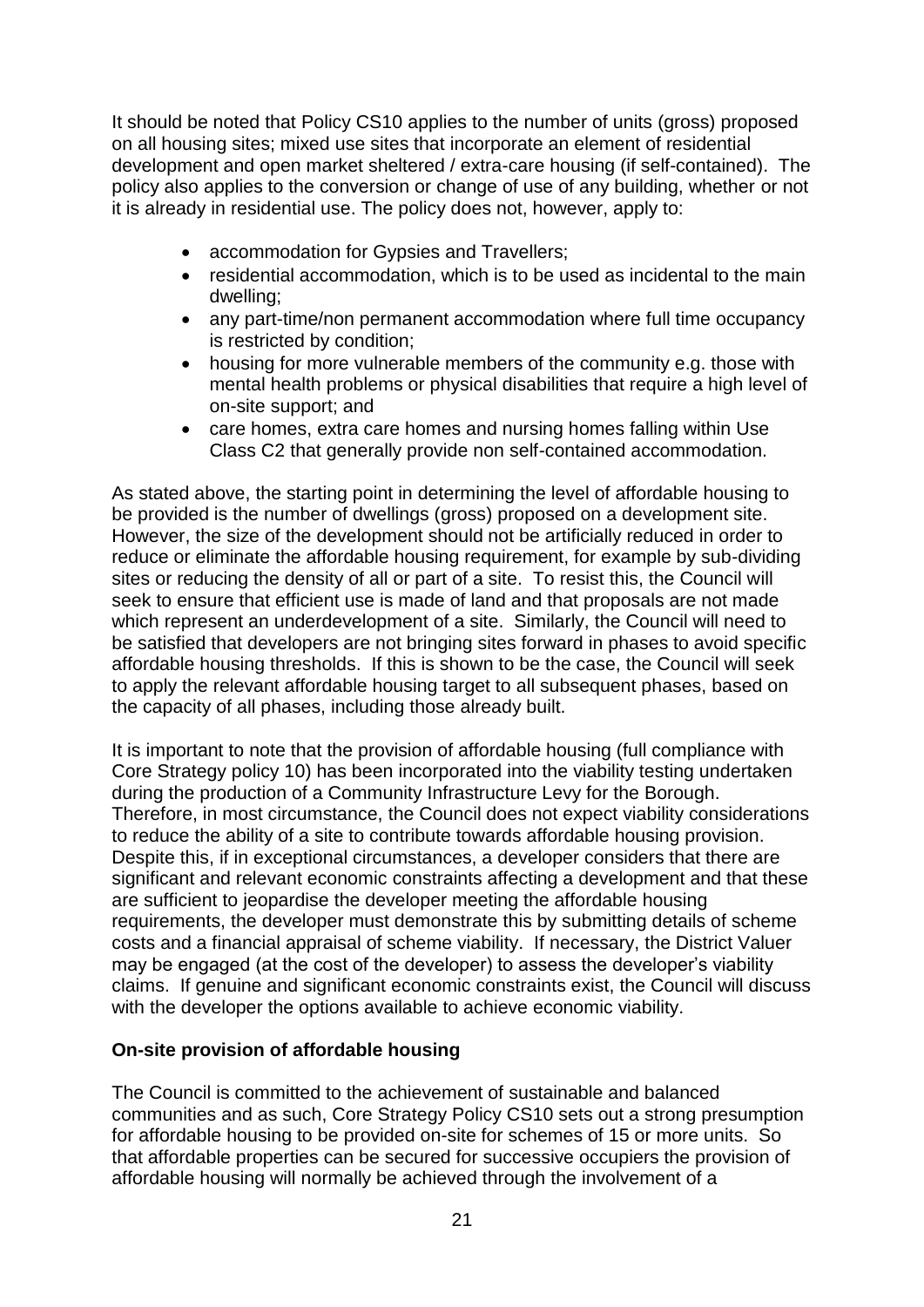Registered Provider agreed by the Council and registered with the Homes and Communities Agency. The Council will expect the freehold interest on the affordable housing to be transferred to the Registered Provider. In rare circumstances where the transfer is a leasehold arrangement, the lease will be for a minimum of 125 years and the land rent will be restricted to a peppercorn charge.

In exceptional cases where the Council agrees (by reference to the viability assessment and other relevant factors) that full on-site provisions cannot be achieved, alternative options for the contribution may be considered. This could include changes to the affordable housing tenure mix, the number of affordable units, the phasing of delivery, contributions towards off-site provision or the provision by the developer of an alternative suitable site for the affordable housing. If it is agreed that an element of affordable housing could be delivered on an alternative site then this would be in addition to the contribution towards affordable housing that the alternative site would be expected deliver site in its own right.

### **Funding affordable housing**

It is anticipated that all intermediate and affordable rent properties required under Core Strategy Policy CS10 as a Planning Obligation on mixed tenure sites (market and affordable) will be delivered with no or little public subsidy. As such, developers should assume that there is no public subsidy to support the delivery of affordable housing through Planning Obligations, both when considering viability issues and when agreeing a price with the landowner for the purchase of the site. Lack of grant funding therefore cannot be used to demonstrate the non-viability of a scheme.

The Council has a very limited amount of capital funding available to support the delivery of affordable housing, mainly derived from commuted sum contributions generated from earlier developments, and from right to buy 'claw-back' receipts. This funding is primarily intended to support the delivery of affordable housing additional to that delivered through planning policy and further information on this source of funding can be obtained from Council Officers.

### **Transfer prices**

In return for building the affordable housing units on site, a developer will agree and receive a payment from a Registered Provider for the affordable units. This will not be equivalent to the full market value of the property but will be at a discounted rate and will vary depending on the tenure of unit provided. The developer/applicant should enter into early negotiations with a Registered Provider in order to determine the transfer price of the units.

Given the flexibility in charging rent levels, developers and landowners are recommended to take account of the guidance on rent levels and to liaise with Registered Providers prior to submitting any applications. This will help to provide understanding as to how the rent levels can impact on the price that Registered Providers can offer to either purchase the affordable housing or to enter into a management agreement to run it.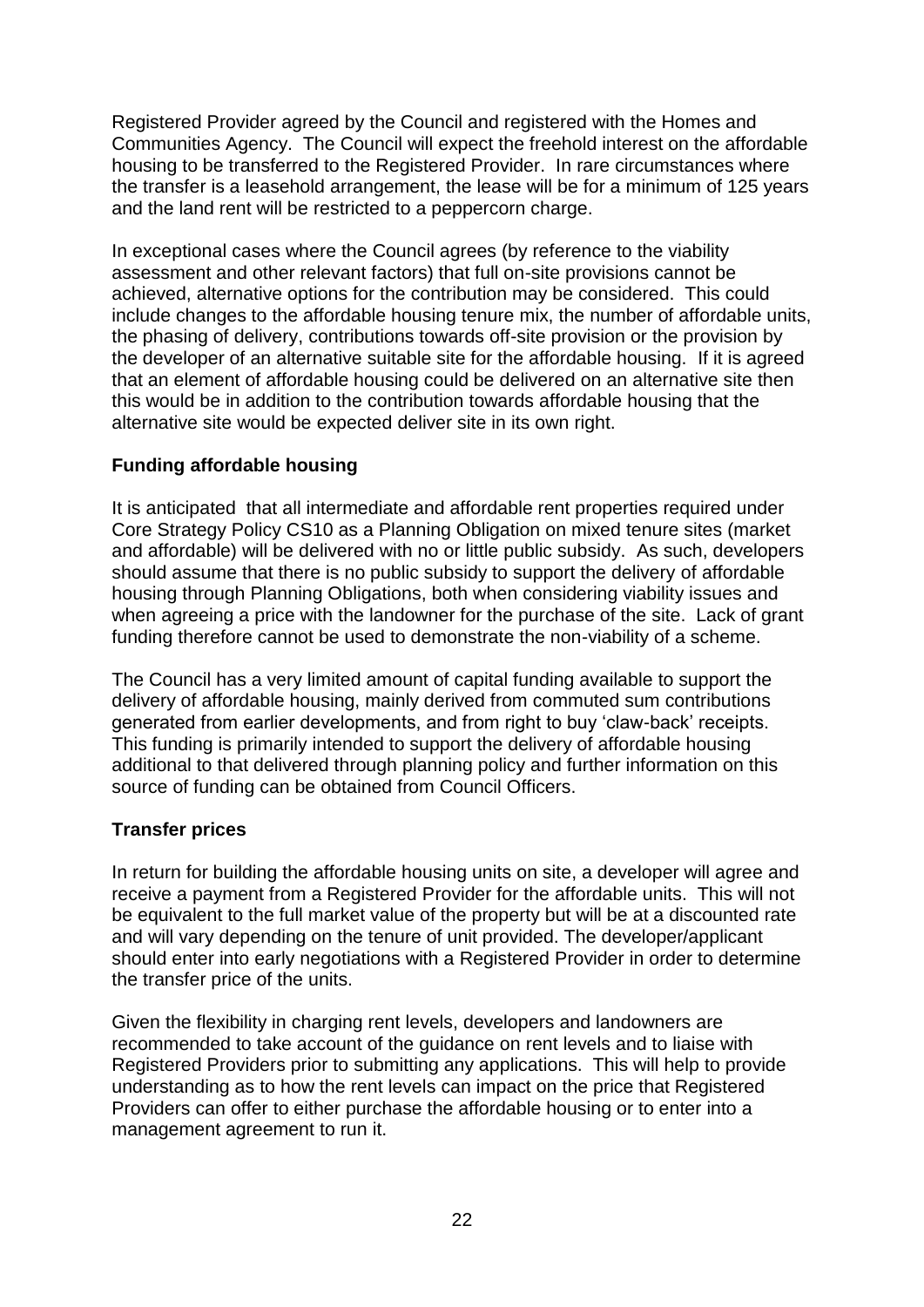### **Management and Nominations**

The Council's preference is for the affordable housing to be transferred to a Registered Provider and managed as affordable housing in accordance with the Tenant Services Authority (TSA) guidelines.

Developers may, in certain circumstances, develop the affordable housing but choose to retain ownership and manage it directly. In such cases, the Council will need to ensure that the affordable housing is available to those judged to be in housing need by the Council and that appropriate management arrangements are in place, that the affordable housing is provided at an affordable level and that the housing remains affordable to successive occupiers to be nominated by the Council.

The provision of affordable housing will be subject to a Nominations Agreement between the Council and the Registered Provider. The agreement gives the Council 100% nomination rights for first lets and sales and 75% thereafter. The Agreement will set out how the affordable housing will be allocated and the Council will nominate applicants according to housing need and in accordance with the Council's Housing Allocations Policy.

### **Type and tenure of affordable housing provision**

The Council expects a variety of affordable dwellings types to be provided to meet the range of housing needs identified in the Borough through key evidence documents such as the Council's Housing Register and the most up-to-date Strategic Housing Market Assessment (SHMA). However, the precise mix of dwelling type for the affordable element will be informed by the characteristics of the site, the type of development and its location. It should also be recognised that demands will change as needs vary over time.

As such, the Council will negotiate the exact tenure, type and size split on each site through pre-application discussions. The mix in terms of property type for any particular development site will be advised by the Council's Housing and Enabling Manager who will assess need with reference to the local evidence.

### **Affordability**

In considering planning applications for mixed-tenure sites (market and affordable), regard will be made to the proposed affordability of any affordable housing to be provided in accordance with the following guidance.

### Affordable Rent

Whilst Social Rented housing is tied to target rents, there is much greater flexibility in relation to the new Affordable Rent model, with rent levels that can be charged at anything up to 80% of market rents. Market rent levels in Worthing are high so the affordable rent level has the potential to present some challenges to ensure that rents remain affordable to meet local need. At or near 80% of market rent levels, tenants in Worthing would face some of the highest Affordable Rents in the country, significantly above Social Rents, without necessarily having correspondingly high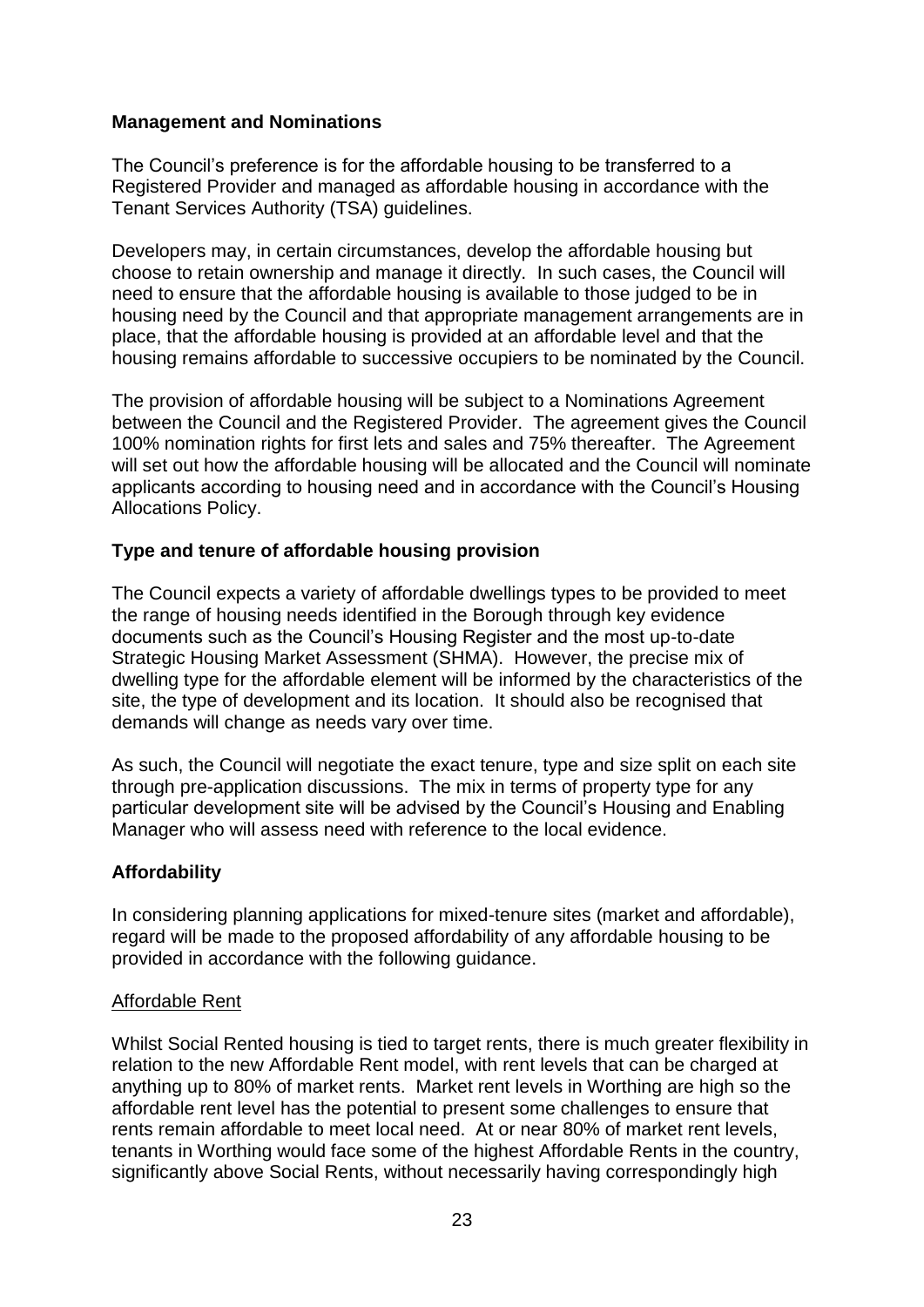household incomes to meet these costs. This would be a particular concern with regard to the affordability of larger properties (three plus bedrooms).

On developments which include properties of 3 bedrooms or more, the Council would expect to see the rent levels set at no more than 70% of open market rent (OMR) and no more than 65% of open market rent for properties with 4 or more bedrooms. In addition, where a development is exclusively (or largely) made up of 1 and 2 bedroom properties the Council would expect a number to be set at rent levels below 80% of OMR (appropriate number to be agreed in discussion with the Council's Housing and Enabling Manager).

#### Intermediate

Intermediate affordable housing can play an important role in meeting the housing needs of those who can afford to pay more than social rents (and who are unlikely to be a priority for this accommodation) but who cannot afford suitable housing in the open market. There are a variety of intermediate affordable housing products of which shared ownership housing is one form.

The Council wishes to ensure that intermediate affordable housing provided within the borough is a realistic and affordable option for households across a spread of incomes, from £20,000 to £60,000 (gross) rather than only being available to households with incomes towards the upper end of this spectrum. Furthermore, applicants/developers will need to demonstrate that any intermediate affordable housing proposed meets the definition of affordable housing, in that it should be available at a total monthly cost which is less than the costs of buying or renting privately within Worthing.

The Council is of the view that a household can be considered to be able to afford intermediate affordable housing when rental elements (on the landlord's share) and mortgage payments (on the part they own) and any service charge, constitute no more than 30% of gross household income. The Council will require that the average cost of intermediate affordable housing provision (mortgage plus rent plus any service charge) is affordable on this measure, to households with gross incomes of no more than £31,000, assuming that purchasing households are able to pay a deposit of 5% of the value of the share of the property they are purchasing, taking out a repayment mortgage over 25 years and based on reasonable assumptions on the mortgage interest rates available on this form of tenure at the time of the application, which should be agreed with the Council.

To ensure that the affordability of intermediate products is kept up-to-date and reflects changes to incomes and housing costs going forward the figure for gross annual income will be indexed against lower quartile house prices in Worthing. Where there is a year-on-year uplift in lower quartile house prices in Worthing, the gross annual income figure threshold (currently £31,000) would be uplifted on the same percentage basis. These will be reported within the Council's Annual Monitoring Report.

The Council acknowledges that the above guidance will impact on the price a Registered Provider can pay to a developer for an affordable unit. However, where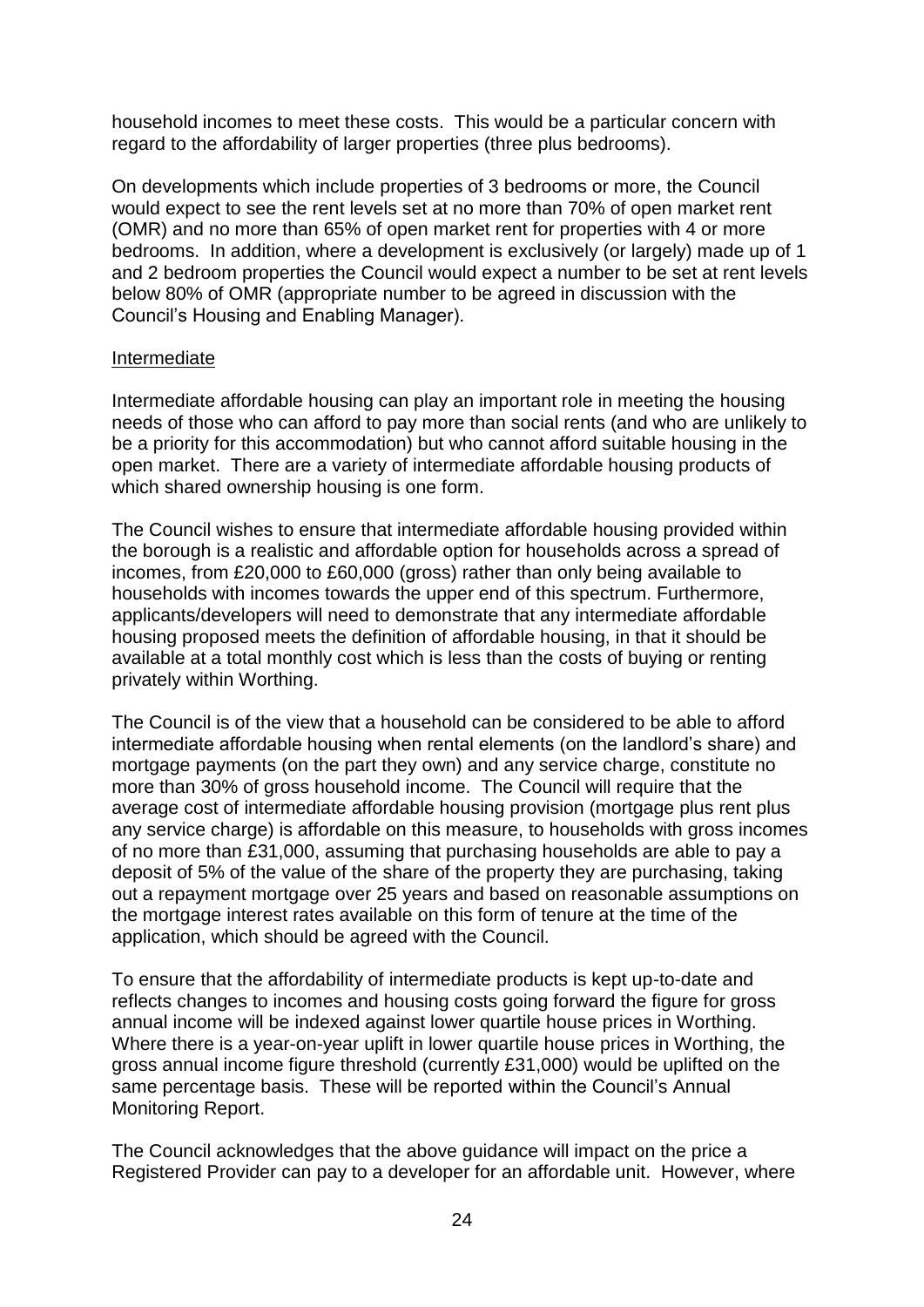this affects the viability of a scheme and can be robustly demonstrated, it will form an element of the negotiation process. However, it is acknowledged that generally Affordable Rent should have less impact on viability than Social Rent. The proposed affordability measures are intended to strike an appropriate balance between affordability and viability.

### **Provision of specialist housing units**

On some sites, where there is a specific local need, the provision of specialist or supported housing may be required. For example, homes designed specifically for wheelchair users, people with learning disabilities or other special needs groups. The Council is prepared to consider the provision of such specialist housing in lieu of conventional affordable housing requirements, and any such proposals will need to be considered on their own merits in response to a local need.

Where the provision of such dwellings is demonstrated to either impact on viability of delivering the overall affordable housing target and / or to require dwellings to be significantly more than the size standards laid out elsewhere, then the Council may agree to negotiate a reduction in the overall proportion of affordable housing required.

### **Design Standards**

To aid the promotion of inclusive and sustainable communities, the provision of onsite affordable housing should integrate seamlessly into the layout of any development. As such, units will be required to be distributed throughout the proposed development area and large groupings of single tenure / single-type dwellings should be avoided. Within smaller developments or apartment blocks it is accepted that management issues mean that 'pepper-potting' is less appropriate and that affordable housing may be provided in clusters.

The Council seeks a high standard of design for all development and affordable housing is no exception. Affordable housing should not be distinguishable from market housing in terms of appearance, build quality or materials. The affordable housing element must also comply with the HCA Design and Quality Standards regardless of whether Social Housing Grant has been secured. In addition, to ensure that design is of high quality and that an adequate amount of living accommodation is provided proposals must comply with the Council's Guide to Residential Development SPD (2013) and Space Standards SPD (2012).

### **Calculating a financial contribution**

For reasons of viability and housing management, Core Strategy policy CS10 requires that affordable housing will be sought via a financial contribution on all sites of 6 to 10 dwellings (10%) and 11 to 14 dwellings (20%). The Council will seek a financial contribution that would allow affordable housing providers to secure the land in lieu of, and equivalent to, on-site provision. Any financial contributions received will be used to provide affordable housing in partnership with Registered Providers.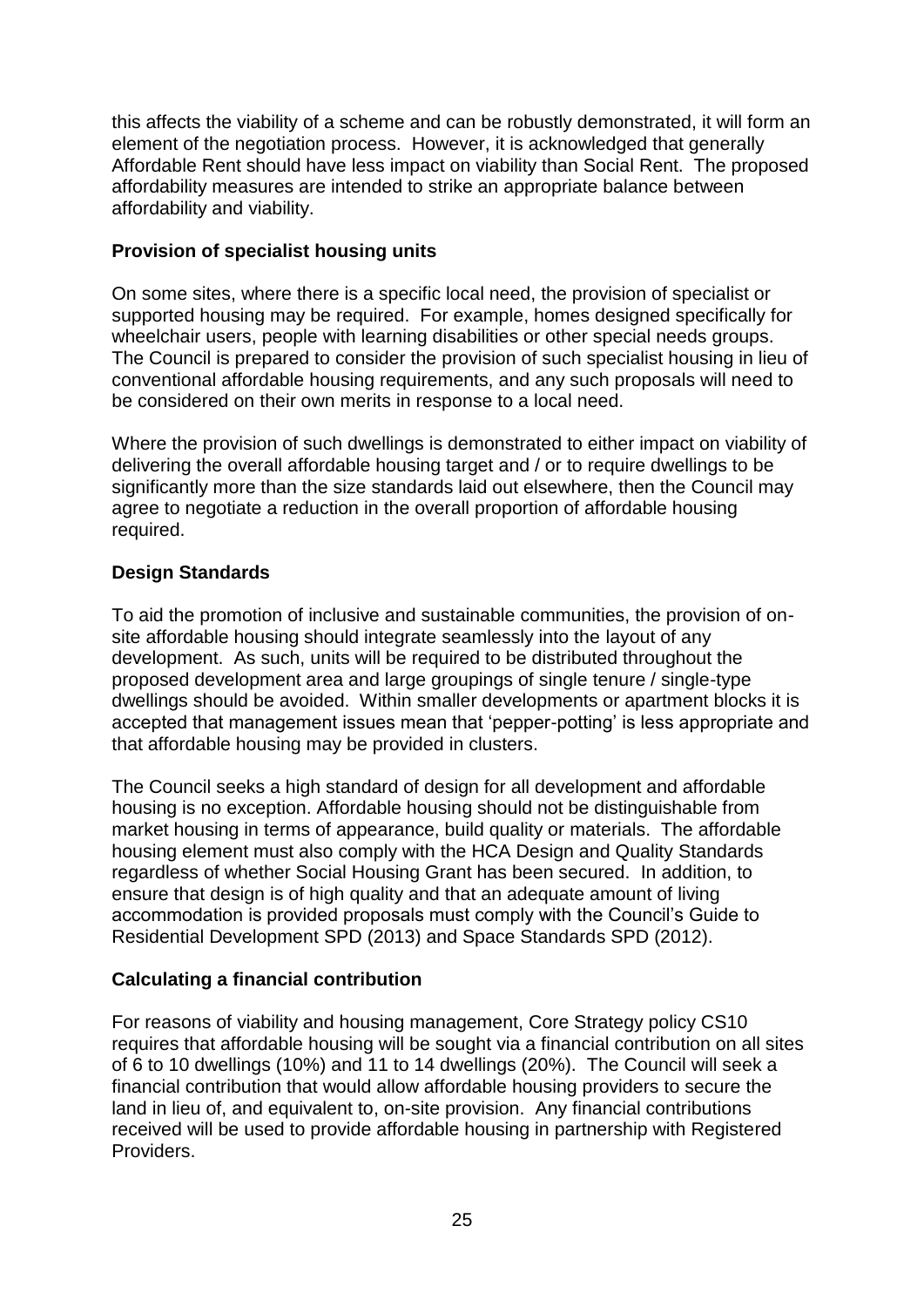This approach is in line with the National Planning Policy Framework which states: *"where affordable housing is needed, local planning authorities should set policies for meeting this need on site, unless off-site provision or a financial contribution of broadly equivalent value can be robustly justified and the agreed approach contributes to the objective of creating mixed and balanced communities. Such policies should be sufficiently flexible to take account of changing market conditions over time."*

'Broadly equivalent value' is a key term to understand in calculating Commuted Sum levels. This assumes that there are no suitable development sites elsewhere for the applicant developer to provide the equivalent affordable housing. In effect, this means that a Registered Provider should be able to take delivery of an equivalent dwelling off site as should have been provided in the subject development at no additional cost to the sum that would have been paid for on-site delivery.

The Council's approach to calculating affordable housing contributions (including examples) is set out below. These figures indicate the sum which Registered Providers in the Worthing Borough Council area will need in order to purchase affordable housing. The figures have been produced by the District Valuer Services (DVS) using local evidence and input from the Registered Providers.

Registered Providers have indicated how much they have had to pay in order to buy a unit in Worthing and the DVS has then undertaken research into the open market values in the area. The commuted sum is the difference between the two, in other words, the actual amount that the applicant needs to pay in order to secure a unit.

| <b>Dwelling Type</b> | <b>Size</b>         | <b>Payment per unit</b> | Payment per m <sup>2</sup> |
|----------------------|---------------------|-------------------------|----------------------------|
| Studio flat          | $32 \, \text{m}^2$  | £29,760                 | £930                       |
| 1 bed flat           | $51 \text{ m}^2$    | £79,560                 | £1,560                     |
| 2 bed flat           | $66 \text{ m}^2$    | £80,850                 | £1,225                     |
| 3 bed flat           | $77 \text{ m}^2$    | £105,105                | £1,365                     |
| 2 bed house          | $77 \text{ m}^2$    | £84,392                 | £1,096                     |
| 3 bed house          | $93 \text{ m}^2$    | £119,133                | £1,281                     |
| 4 bed house          | $106 \; \text{m}^2$ | £140,238                | £1,323                     |

The payment per unit figures set out above provide a weighted average that take into account the Council's general requirements for affordable housing types (affordable rent 35% / Intermediate 35% / Social Rent 30%). The dwelling sizes represent the minimum floor areas as set out in the Council's Space Standards SPD. If the size of units to be built differs significantly from the figures set out above (or, in rare instances, when the requirement is for less than one whole unit) then the values should be adjusted accordingly using the 'payment by m<sup>2'</sup> column.

As explained above, in line with adopted policy, affordable housing will be sought via a financial contribution on all sites of 6 to 10 dwellings (10%) and 11 to 14 dwellings (20%). In addition, in exceptional circumstances, for some larger schemes the Council may agree that a financial contribution will be accepted if it can be shown through evidence that both on-site and off-site provision of affordable housing is